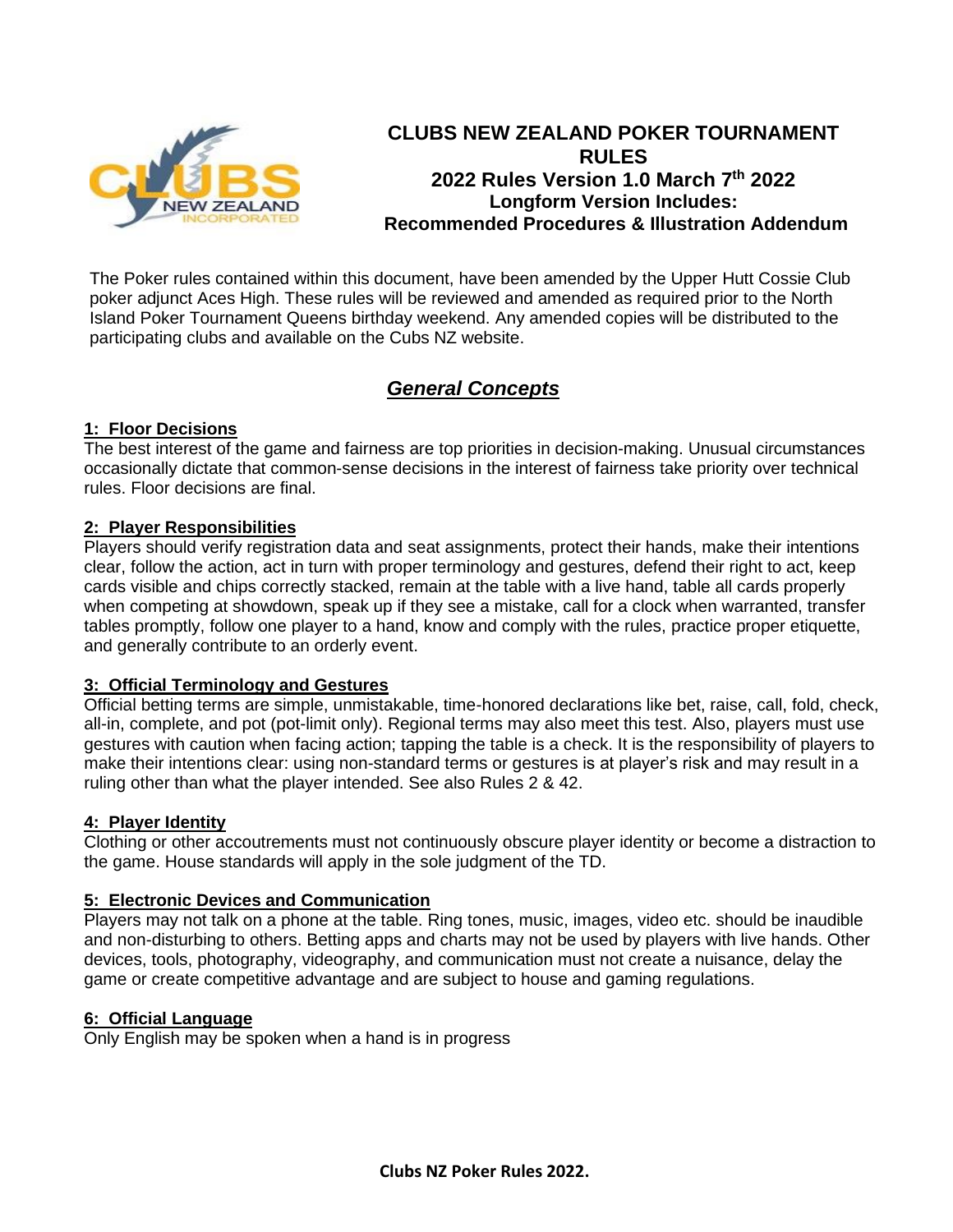# *Seating, Breaking & Balancing Tables*

### **7: Random Correct Seating**

Tournament and satellite seats will be randomly assigned. A player starting in a wrong seat with a correct chip stack will move to the correct seat with his or her current total chip stack.

### **8: Alternates, Late Registration, & Re-Entries**

A: Alternates, players registering late, and re-entries will be sold full stacks. They will randomly draw a seat and table by the same process and from the same seat pool then in place for new players and are dealt in except between the small blind and button.

B: In re-entry events, if a player is permitted to forfeit chips and buy a new stack, the forfeited chips will be removed from play.

### **9: Special Needs**

Accommodations for players with special needs will be made when possible.

### **10: Breaking Tables**

Players from a broken table will be assigned new tables by the tournament director or official. They can get any seat including small or big blind or the button and be dealt in except between the SB and button. See Illustration Addendum.

### **11: Balancing Tables and Halting Play**

A**:** To balance in flop & mixed-games, the player to be big blind next moves to the worst position, including single big blind if available, even if that means the seat is big blind twice. Worst position is never the small blind. In stud-only, players move by position (last seat open at the short table is the seat filled).

B: In mixed games (ex: HORSE), when the game shifts from hold'em to stud, after the last hold'em hand the button moves to the position it would be if the next hand was hold'em and is frozen there during stud. The player moved in stud is the player who would be big blind if the game were hold'em for that hand. Shifting to hold'em the button starts where it was frozen.

C**:** The table from which a player is moved will be specified by a predetermined procedure.

D**:** Full-table play will halt on tables 3 or more players short of the table with the most players. Play halts on other formats (ex: 6-hand and turbos) at TDs discretion. TDs may waive halting play and waiver is not a misdeal. As the event progresses, at TD's discretion tables may be more tightly balanced.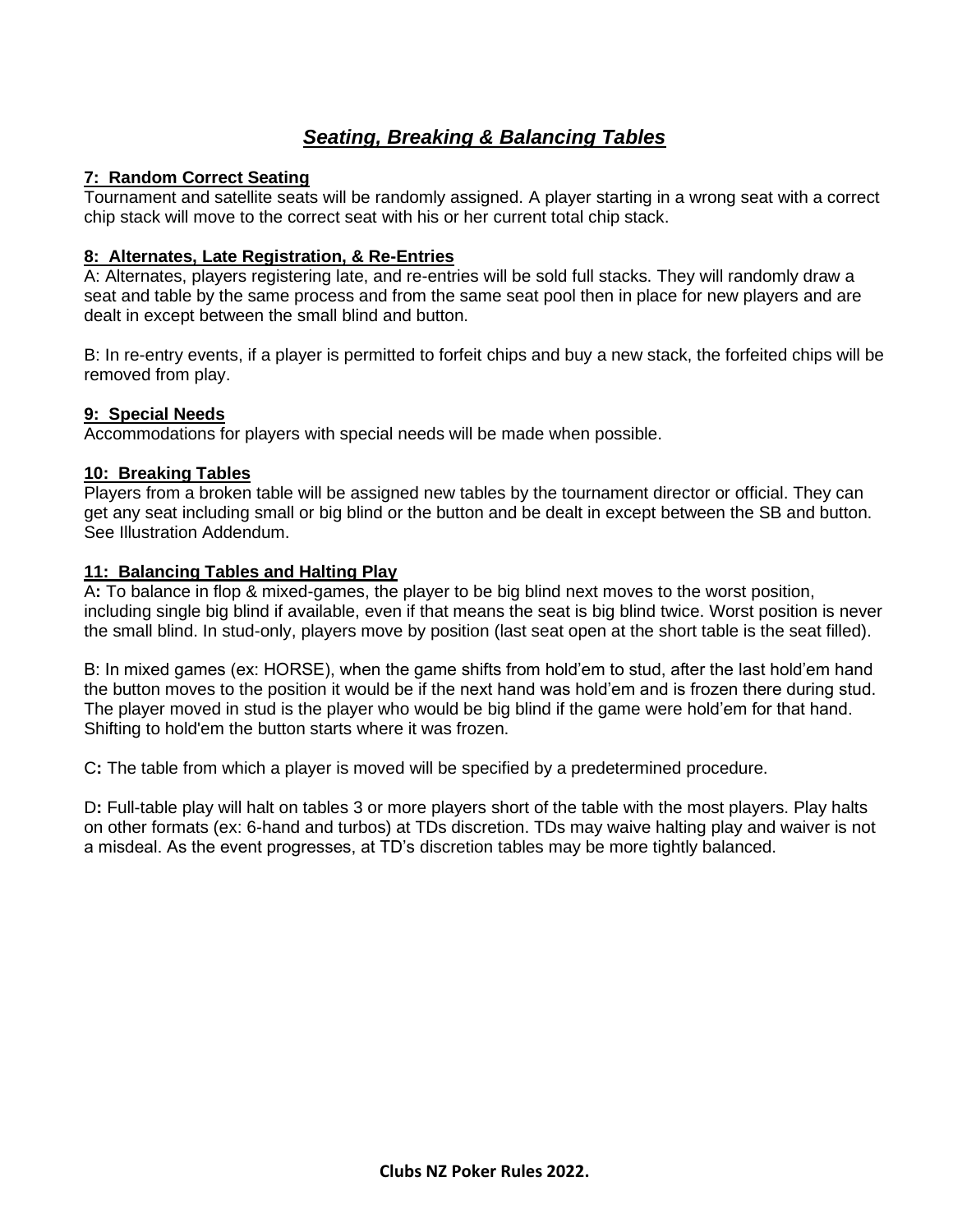# *Pots / Showdown*

### **12: Declarations. Cards Speak at Showdown**

**Cards speak** to determine the winner. Verbal declarations of hand value are not binding at showdown but deliberately miscalling a hand may be penalized. Dealers should read and announce hand values at showdown. Any player, in the hand or not, should speak up if he or she thinks a mistake is made in reading hands or calculating and awarding the pot.

#### **13: Tabling Cards & Killing Winning Hand**

A: Proper tabling is both 1) turning all cards face up on the table and 2) allowing the dealer and players to read the hand clearly. "All cards" means both hole cards in hold'em, all 4 hole cards in Omaha, all 7 cards in 7-stud, etc.

B: At showdown players must protect their hands while waiting for cards to be read (See also Rule 65). Players who don't fully table all cards, then muck thinking they've won, do so at their own risk. If a hand is not 100% retrievable and identifiable and the TD rules it was not clearly read, the player has no claim to the pot. The TDs decision on whether a hand was sufficiently tabled is final.

C: Dealers cannot kill a properly tabled hand that was obviously the winner.

#### **14: Live Cards at Showdown**

Discarding non-tabled cards face down does not automatically kill them; players may change their minds and table cards that remain 100% identifiable and retrievable. Cards are killed by the dealer when pushed into the muck or otherwise rendered irretrievable and unidentifiable.

#### **15: Showdown and Discarding Irregularities**

A: If a player tables one card that would make a winning hand, the dealer should advise the player to table all cards. If the player refuses, the floor should be called.

B: If a player bets then discards thinking he or she has won (forgetting another player is still in the hand), the dealer should hold the cards and call the floor (a Rule 58 exception). If cards are mucked and not retrievable and identifiable to 100% certainty, the player is out and not entitled to a refund of called bets. If cards are mucked and the player initiated a bet or raise not yet called, the uncalled amount will be returned.

### **16: Face Up for All-Ins**

All hands will be tabled without delay once a player is all-in and all betting action by all other players in the hand is complete. No player who is either all-in or has called all betting action may muck his or her hand without tabling. All hands in both the main and side pot(s) must be tabled and are live. See Illustration Addendum.

### **17: Non All-In Showdowns & Showdown Order**

A: In a non all-in showdown, if cards are not spontaneously tabled or discarded, the TD may enforce an order of show. The last aggressive player on the final betting round (final street) must table first. If there was no final round bet, the player who would act first in a final betting round must table first (i.e. first seat left of the button in flop games, high hand showing in stud, low hand in razz, etc.).

B: A non all-in showdown is uncontested if all but one player mucks face down without tabling. The last player with live cards wins and is not required to table the cards.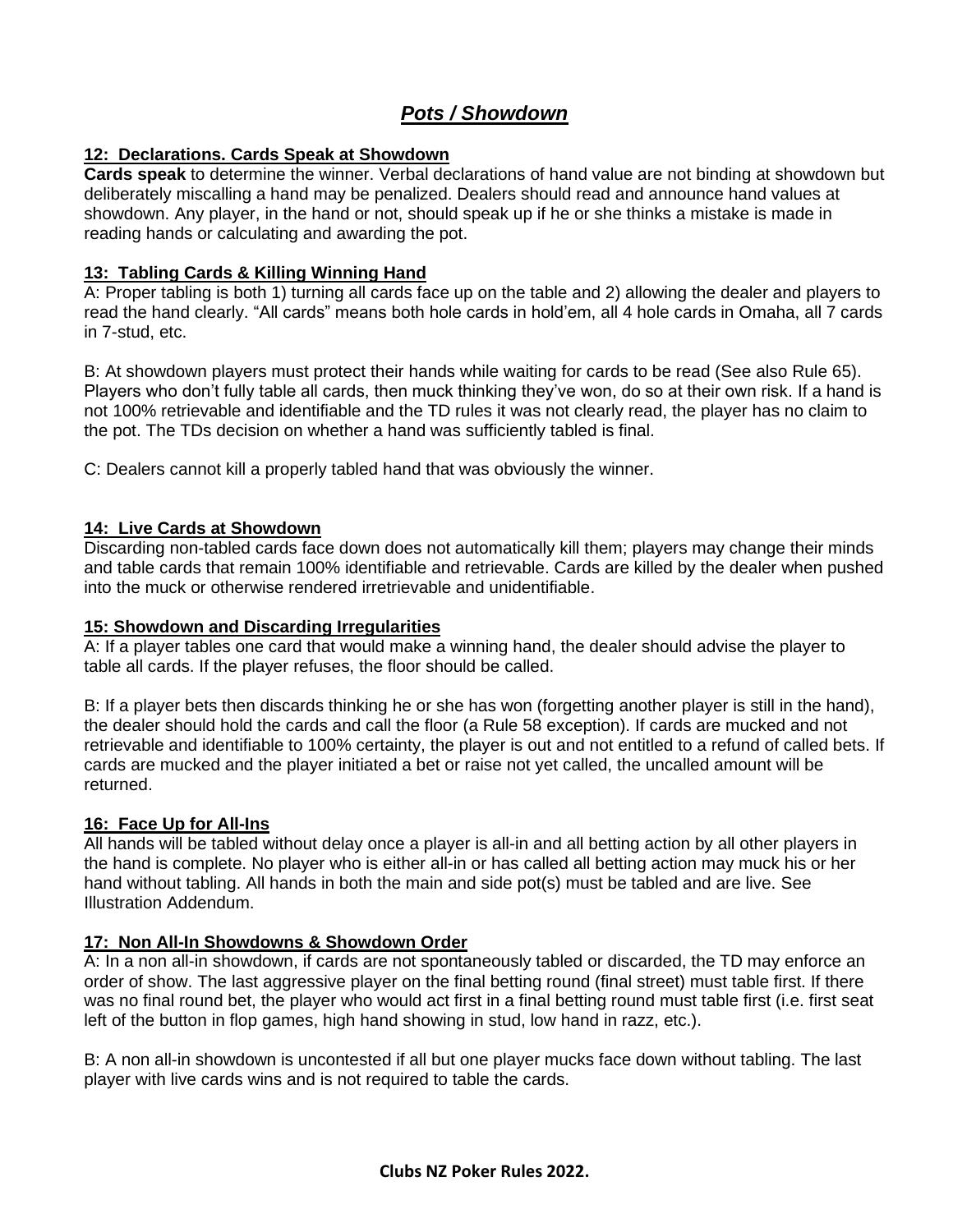### **18: Asking to See a Hand**

A: Players not still in possession of cards at showdown, or who have mucked their cards face down without tabling, lose any rights or privileges to ask to see any hand.

B: If there was a river bet, any caller has an inalienable right to have the last aggressor's hand tabled on request ("the hand they paid to see") provided the caller tabled or retains his or her cards. TDs discretion governs all other requests such as to see the hand of another caller, or if there was no river bet. See Illustration Addendum [adopted 2013].

### **19: Playing the Board at Showdown**

To play the board, a player must table all hole cards to get part of the pot (See Rule 13-A).

### **20: Awarding Odd Chips**

First, odd chips will be broken into the smallest denomination in play. A) Games with 2 or more high or low hands: the odd chip goes to the first seat left of the button.

### **21: Side Pots**

Each side pot will be split separately.

### **22: Disputed Hands and Pots**

The reading of a tabled hand may be disputed until the next hand begins (see Rule 23). Accounting errors in calculating and awarding the pot may be disputed until substantial action occurs on the next hand. If a hand finishes during a break, the right to any dispute ends 1 minute after the pot is awarded.

# *General Procedures*

### **23: New Hand & New Limits**

A new level starts on announcement after the clock reaches zero. The new level applies to the next hand. Hands begin on the first riffle, push of the shuffler button, or on the dealer push. If a hand starts at the prior level by mistake, the hand will continue at the prior level after SA occurs (Rule 36).

### **24: Scheduled Color Ups**

The process of removing obsolete, low denomination chips from play in a poker tournament. At scheduled color-ups, the total of low denomination chips will be exchanged for higher value chip/s. Low denomination chips having a value less than the SB.

- A) SB is \$500, player has 5x \$100 chips, player will be colored up to 1x \$500 chip where \$500 chip is the next lowest chip.
- B) SB is \$500, player has 2x \$100 chips, player will be colored up to 1x \$500 chip. Where \$500 chip is the next lowest chip.

## **25: Cards & Chips Kept Visible, Countable, & Manageable. Discretionary Color-Ups**

A: Players, dealers, and the floor are entitled to a reasonable estimation of chip counts; thus, chips should be kept in countable stacks. It is recommended that clean vertical stacks of 20 same denomination chips each as a standard. Higher denomination chips must be visible and identifiable at all times. If a floorperson cannot look at a chipstack and quickly estimate its value, players likely can't either.

B: TDs control the number and denominations of chips in play and may color up one or more players at their discretion at any time. Discretionary color ups are to be announced.

C: Players must keep live hands in plain view at all times.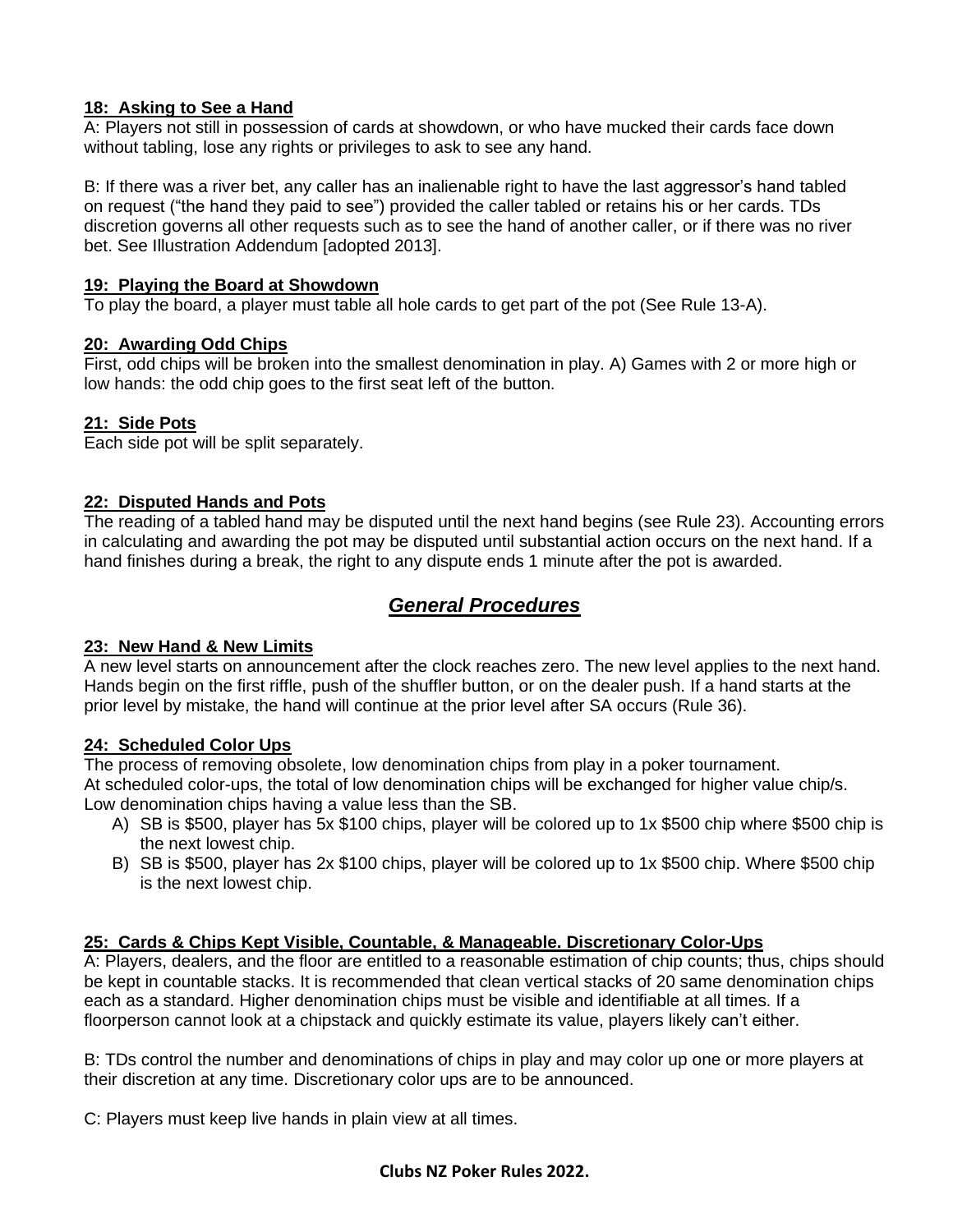### **26: Deck Changes**

Deck changes will be on the dealer push or level changes or as prescribed by the house. Players may not ask for deck changes.

### **27: Re-buys**

Players may not miss a hand. Players declaring intent to rebuy before a hand are playing chips behind and must make the re-buy.

#### **28: Rabbit Hunting**

Rabbit hunting (revealing cards that would have come if the hand had not ended) is not allowed.

#### **29: Calling for a Clock**

Players should act in a timely manner to maintain a reasonable pace of the game. If in TD's judgement reasonable time has passed, he or she may call the clock or approve a clock request by any player in the event. Players must be at their seats to call for a clock (Rule 30). A player on the clock has up to 25 seconds plus a 5 second countdown to act. If the player faces a bet and time expires, the hand is dead; if not facing a bet, the hand is checked. A tie goes to the player. TDs may adjust the time allowed and take other steps to fit the game and stop persistent delays. See also Rules 2 and 70.

# *Player Present / Eligible for Hand*

#### **30: At Your Seat and Live Hands**

To have a live hand, players must be at their seats when the last card is dealt to all players on the initial deal. Players not then at their seats may not look at their cards which are killed immediately. Their posted blinds and antes forfeit to the pot and an absent player dealt the stud bring-in card posts the bring-in. "At your seat" means in reach of your chair. This rule is not intended to encourage players to be out of their seats while in a hand.

### **31: At the Table with Action Pending**

Players with live hands (including players all-in or otherwise finished betting) must remain at the table for all betting rounds and showdown. Leaving the table is incompatible with protecting your hand and following the action and is subject to penalty.

# *Button / Blinds*

#### **32: Dead Button**

Dead Button will not be in use in this tournament.

### **33: Dodging Blinds**

Players who intentionally dodge any blind will incur a penalty.

#### **34: Button in Heads-up**

Heads-up, the small blind is the button, is dealt the last card, and acts first pre-flop and last on all other betting rounds. Starting heads-up play, the button may need to be adjusted to ensure no player has the big blind twice in a row.

## *Dealing Rules*

### **35: Misdeals, Fouled Decks, Shuffling and Dealing**

A: Misdeals include but are not necessarily limited to: 1) 2 or more boxed cards on the initial deal; 2) first card dealt to the wrong seat; 3) cards dealt to a seat not entitled to a hand; 4) a seat entitled to a hand is dealt out; 5) In flop games, if 1 of the first 2 cards dealt off the deck or any other 2 downcards are exposed by dealer error. House standards apply for draw games (ex: lowball).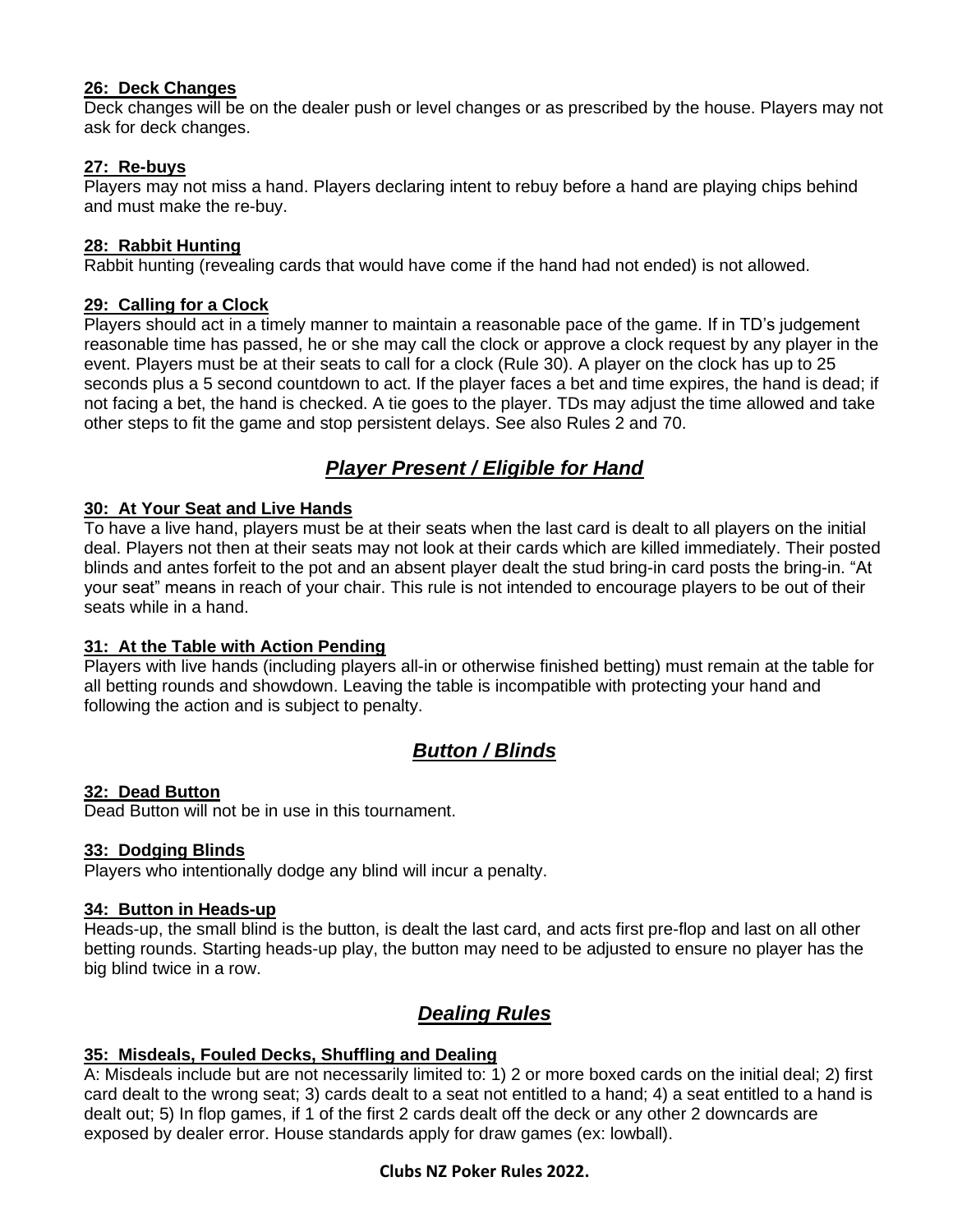B: Players may be dealt 2 consecutive cards on the button (see also Rule 37).

C: In a misdeal, the re-deal is an exact re-play: the button does not move, no new players are seated, and limits stay the same. Cards are dealt to players on penalty or not at their seats for the original deal (Rule 30), then their hands are killed. The original deal and re-deal count as one hand for a player on penalty, not two.

D: Once substantial action occurs a misdeal cannot be declared; the hand must proceed (See Rule 36).

E: Fouled decks will be as defined by local gaming regulations and house policy. If a fouled deck is discovered, regardless of SA, play will stop and all bets will be returned. Once a hand concludes, the right to dispute based on a fouled deck ends according to Rule 22.

F. Where a non playing dealer is not provided, players must ensure that cards remain above the table and in full view at all times when dealing or shuffling.

### **36: Substantial Action (SA)**

Substantial Action is either A) any 2 actions in turn, at least one of which puts chips in the pot (i.e. any 2 actions except 2 checks or 2 folds) or B) any combination of 3 actions in turn (check, bet, raise, call, fold). Posted blinds do not count towards SA. See Rules 35-D & 53-B.

### **37: Button with Too Few Cards**

A player on the button dealt too few cards should announce it immediately. Missing button cards may be replaced even after substantial action if permitted for the game type. However, if the button acts on a hand with too few cards (by check or bet), the button's hand is dead.

### **38: Burns After Substantial Action**

The burn card is to protect the stub, not "preserve card order". If SA occurs and a hand is killed due to the wrong number of cards, all cards of the killed hand are mucked and randomness applies to further dealing (See also RP-14 Randomness). The stub is treated as a normal stub and one and only one card is burned off the stub for each subsequent street. See Illustration Addendum.

### **39: Four-Card Flops and Premature Cards**

If the flop has 4 rather than 3 cards, exposed or not, the floor will be called. The dealer then scrambles the 4 cards face down, the floor randomly selects one as the next burn card and the other 3 are the flop (See also RP-14 Randomness). For prematurely dealt cards, see Recommended Procedure 5.

# *Play: Bets & Raises*

### **40: Methods of Betting: Verbal and Chips**

A: Bets are by verbal declaration and/or pushing out chips. If a player does both, whichever is first defines the bet. If simultaneous, a clear and reasonable verbal declaration takes precedence, otherwise the chips play. In unclear situations or where verbal and chips are contradictory, the TD will determine the bet based on the circumstances and Rule 1. See Illustration Addendum. See also Rule 57.

B: Verbal declarations may be general ("call", "raise"), a specific amount only ("one thousand") or both ("raise, one thousand").

C: For all betting rules, declaring a specific amount only is the same as silently pushing out an equal amount. Ex: Declaring "two hundred" is the same as silently pushing out 200 in chips.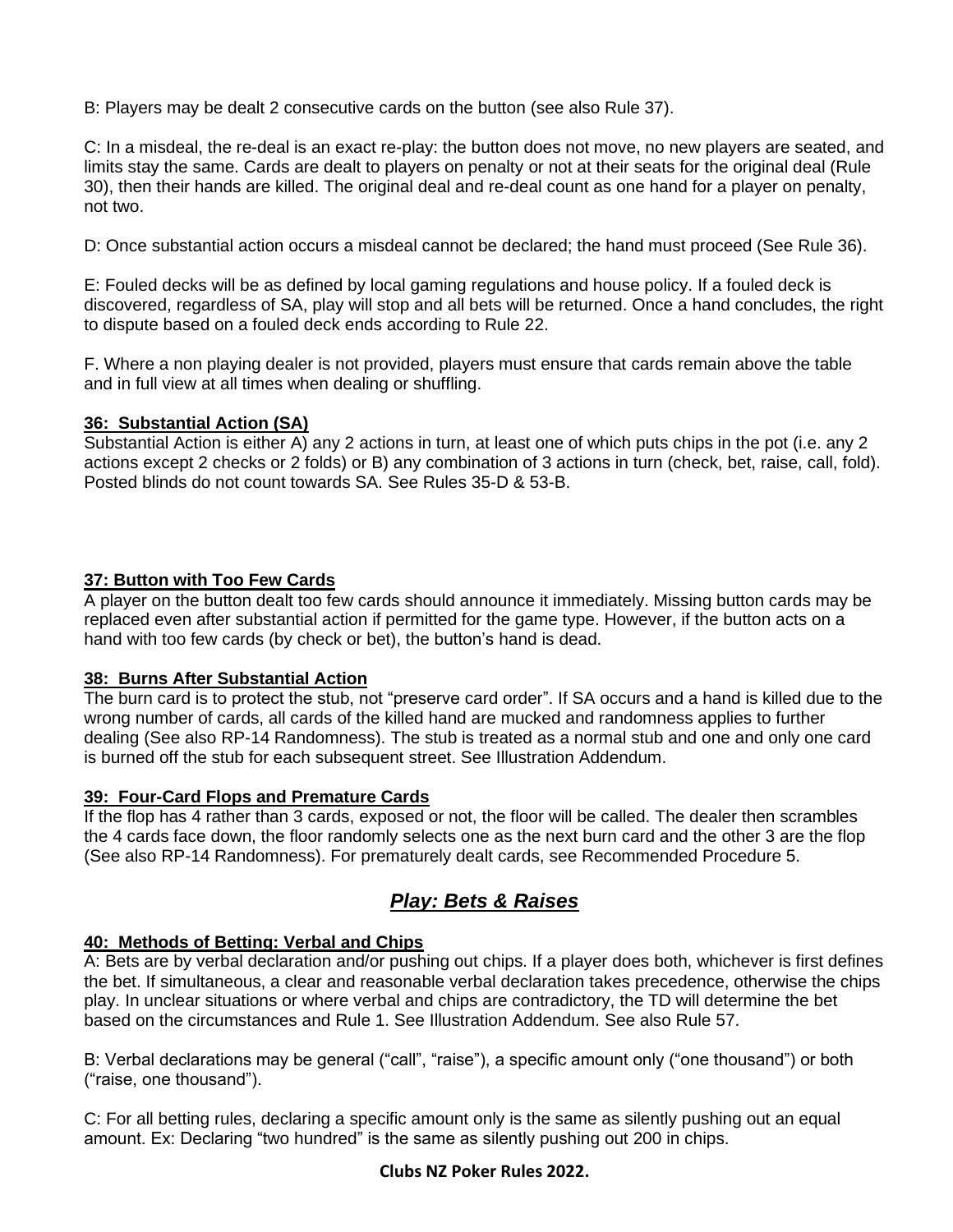## **41: Methods of Calling**

Standard and acceptable forms of calling include: A) saying "call"; B) pushing out chips equal to a call; C) silently pushing out an overchip; or D) silently pushing out multiple chips equal to a call under the multichip rule (Rule 45). Silently betting chip(s) relatively tiny to the bet (ex: blinds 2k-4k. A bets 50k, B then silently puts out one 1k chip) is non-standard, strongly discouraged, subject to penalty, and will be interpreted at TDs discretion, including being ruled a full call.

### **42: Methods of Raising**

In no-limit or pot-limit, a raise must be made by A) pushing out the full amount in one motion; B) verbally declaring the full amount prior to pushing out chips. It is the responsibility of players to make their intentions clear. Note: 2-motion raises eliminated in 2019.

### **43: Raise Amounts**

A: A raise must be at least equal to the largest prior full bet or raise of the current betting round. A player who raises 50% or more of the largest prior bet but less than a minimum raise must make a full minimum raise. If less than 50% it is a call unless "raise" is first declared or the player is all-in (Rule 45-B). Declaring an amount or pushing out the same amount of chips is treated the same (Rule 40-C). Ex: NLHE, opening bet is 1000, verbally declaring "Fourteen hundred" or silently pushing out 1400 in chips are both calls unless raise is first declared. See Illustration Addendum.

B: Without other clarifying information, declaring raise and an amount is the total bet. Ex: A opens for 2000, B declares "Raise, eight thousand." The total bet is 8000.

### **44: Oversized Chip Betting (Overchips)**

If facing a bet or blind, pushing out a single oversized chip (including your last chip) is a call if raise isn't first declared. To raise with an overchip you must declare raise before the chip hits the table surface. If raise is declared but no amount is stated, the raise is the maximum allowable for the chip. If not facing a bet, pushing out an overchip silently (no declaration) is a bet of the maximum for the chip.

### **45: Multiple Chip Betting**

A: If facing a bet, unless raise or all-in is declared first, a multiple-chip bet (including a bet of your last chips) is a call if every chip is needed to make the call; i.e. removal of just one of the smallest chips leaves less than the call amount. Ex-1: Player A opens for 400: B raises to 1100 total (a 700 raise), C puts out one 500 and one 1000 chip silently. This is a call because removing the 500 chip leaves less than the 1100 call amount. Ex-2: NLHE 25-50. Post-flop A opens for 1050 and B puts out his last chips (two 1000's). B calls unless raise or all-in was first declared.

B: If every chip is not needed to make the call; i.e. removal of just one of the smallest chips leaves the call amount or more: 1) if the player has chips remaining, the bet is governed by the 50% standard in Rule 43; 2) A bet of a player's last chip(s) is an all-in bet whether reaching the 50% threshold or not. See Illustration Addendum.

### **46: Prior Bet Chips Not Pulled In**

A: To avoid confusion, players with prior-bet chips not yet pulled in who face a raise should verbalize their action before adding chips to the prior bet.

B: If facing a raise, clearly pulling back a prior bet chip binds a player to call or raise; he or she may not put the chip(s) back out and fold.

C: If new chip(s) are added silently and the bet is unclear to the house, the call and raise rules 41-45 apply as follows: 1) If prior chips don't cover the call AND are either left alone OR fully pulled back, an overchip is a call and multiple new chips are subject to the 50% raise standard (Rule 43). 2) If prior chips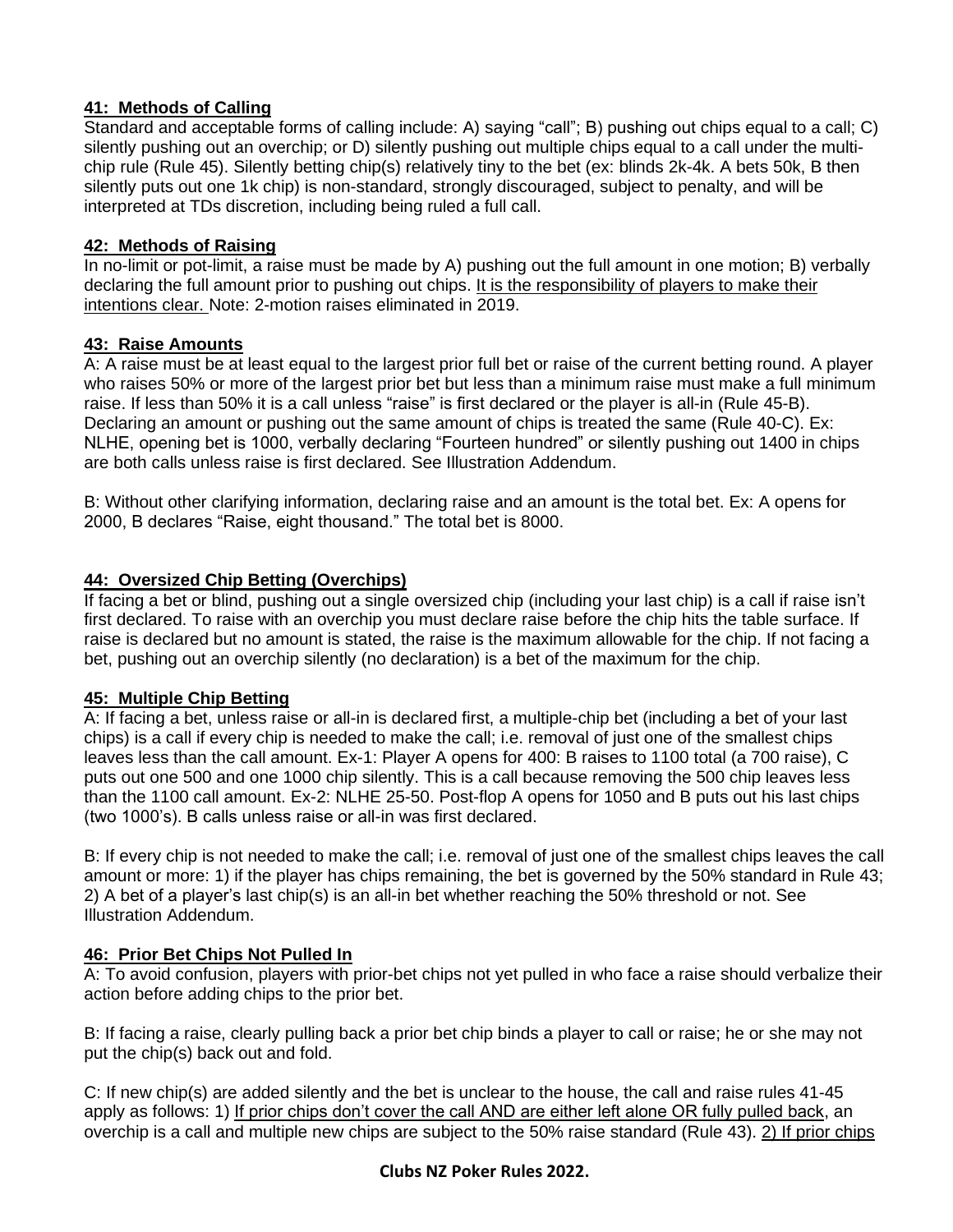are partly pulled back OR if prior chips cover the call, the combined final chip bet is a raise if reaching the 50% standard (Rules 43 & 45), if less it is a call. See Illustration Addendum.

### **47: Re-Opening the Bet.**

A: In no-limit and pot limit, an all-in wager (or cumulative multiple short all-ins) totaling less than a full bet or raise will not reopen betting for players who have already acted and are not facing at least a full bet or raise when the action returns to them. If multiple short all-ins re-open the betting, the minimum raise is always the last full valid bet or raise of the round (See also Rule 43).

B: In limit, at least 50% of a full bet or raise is required to re-open betting for players who have already acted. See Illustration Addendum.

### **48: Number of Allowable Raises**

There is no cap on the number of raises in no-limit and pot-limit. In limit play, there is a limit to raises even when heads-up until the event is down to 2 players; the house limit applies. Minimum re-raise must be double the previous bet unless an all-in bet is declared.

### **49: Accepted Action**

Poker is a game of alert, continuous observation. It is the caller's responsibility to determine the correct amount of an opponent's bet before calling, regardless of what is stated by others. If a caller requests a count but receives incorrect information from a dealer or player, then pushes out that amount or declares call, the caller has accepted the full correct action & is subject to the correct wager or all-in amount. As with all situations, Rule 1 may apply at TD's discretion. See also RP-12.

### **50: Acting in Turn**

A: Players must act in turn verbally and/or by pushing out chips. Action in turn is binding and commits chips to the pot that stay in the pot.

B: Players must wait for clear bet amounts before acting. Ex: NLHE, A says "raise" (but no amount), and B quickly folds. B should wait to act until A's raise amount is clear.

## **51: Binding Declarations / Undercalls in Turn**

A: General verbal declarations in turn (such as "call" or "raise") commit a player to the full current action. See Illustration Addendum

B: A player undercalls by declaring or pushing out less than the call amount without first declaring "call". An undercall is a mandatory full call if made in turn facing 1) any bet heads-up or 2) the opening bet on any round multi-way. In other situations, TD's discretion applies. The opening bet is the first chip bet of each betting round (not a check). In blind games the posted BB is the pre-flop opener. All-in buttons reduce undercall frequency (See Recommended Procedure 1). This rule governs when players must make a full call and when, at TDs discretion they may forfeit the amount of the intended undercall and fold (see Illustration Addendum). For underbets and underraises, see Rule 52.

C: If two or more undercalls occur in sequence, play backs up to the first undercaller who must correct his or her bet per Rule 51-B. The TD will determine how to treat hands of the remaining bettors based on the circumstances.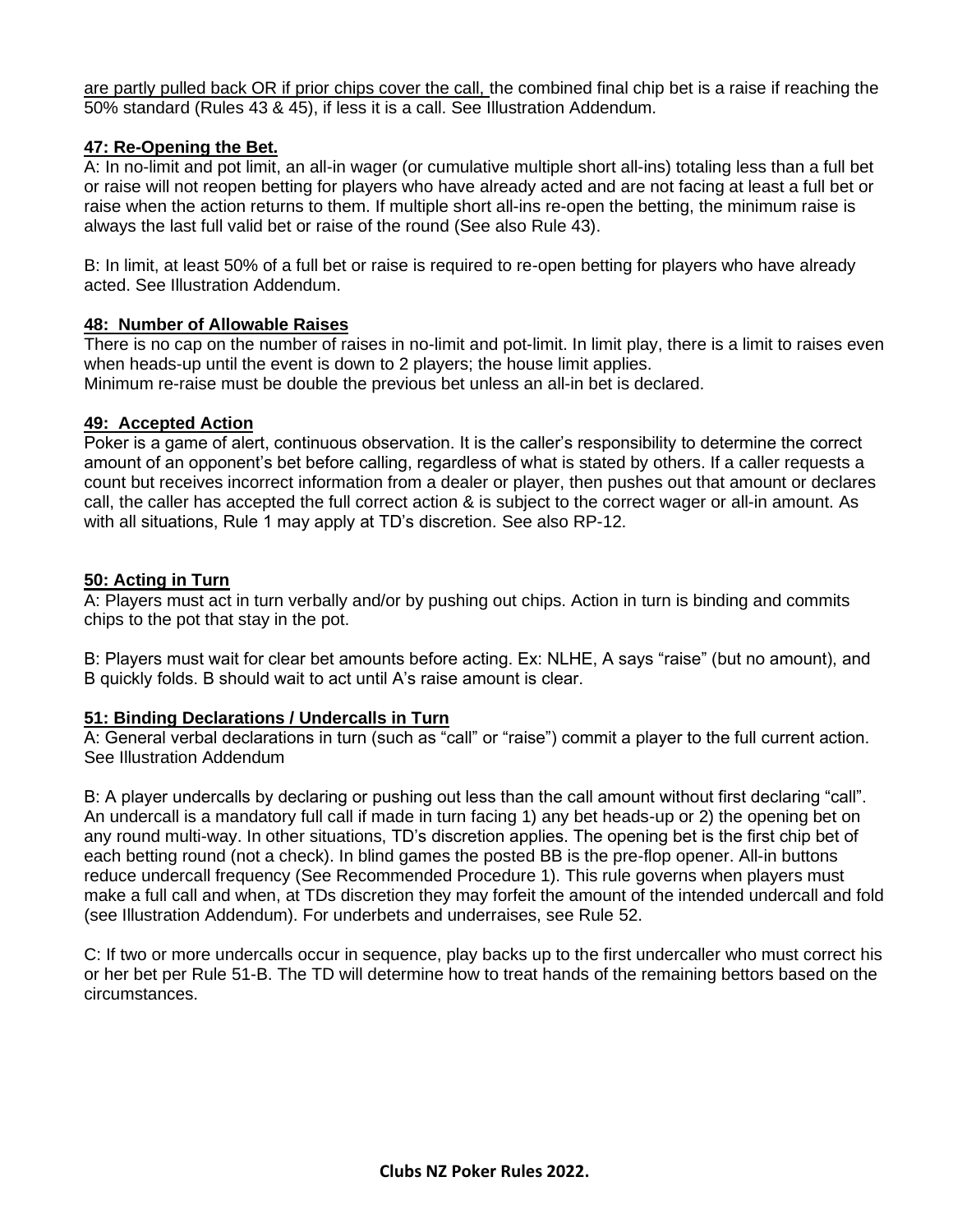## **52: Incorrect Bets, Underbets & Underraises**

A: In limit and no-limit, opening or raising less than the minimum legal amount is corrected anywhere on the current street (if on the river any time before showdown starts). Ex: NLHE 100-200, post-flop A opens for 600 and B raises to 1000 (a 200 underraise). C and D call, E folds then the error is noticed. Increase the bet to 1200 total for all bettors any time before the turn is dealt. After the turn the error stands. For undercalls, see Rule 51.

B: In pot limit, if a player underbets the pot based on an inaccurate count, if the pot count is too high (an illegal bet), it will be corrected for all players anywhere on the current street; if too low, corrected until substantial action occurs after the bet. See Illustration Addendum.

## **53: Action Out of Turn (OOT)**

A: Any action out of turn (check, call, or raise) will be backed up to the correct player in order. The OOT action is subject to penalty and is binding if action to the OOT player does not change. A check, call or fold by the correct player does not change action. If action changes, the OOT action is not binding; any bet or raise is returned to the OOT player who has all options: call, raise, or fold. An OOT fold is binding. See Illustration Addendum.

B: Players skipped by OOT action must defend their right to act. If a skipped player had reasonable time and does not speak up before substantial action (Rule 36) OOT occurs after the player, the OOT action is binding. Action backs up and the floor will rule on how to treat the skipped hand given the circumstances, including ruling the hand dead or limiting the player to non-aggressive action. See Addendum.

### **54: Pot Size & Pot-Limit Bets**

A: Players are entitled to a pot count in pot-limit only. Dealers will not count the pot in limit and no-limit.

B: Pre-flop a short all-in blind will not affect calculation of the maximum pot limit bet. Post-flop, bets are based on actual pot size.

C: Declaring "I bet the pot" is not a valid bet in no-limit but it does bind the player to making a valid bet (at least a minimum bet) and may be subject to penalty. Players facing a bet must make a valid raise.

### **55: Invalid Bet Declarations**

If a player faces no bet and: A) declares "call", it is a check; B) declares "raise", the player must make at least a minimum bet. A player declaring "check" when facing a bet may call or fold, but cannot raise.

### **56: String Bets and Raises**

Dealers will call string bets and raises.

## **57: Non-Standard & Unclear Betting**

Players use unofficial betting terms and gestures at their own risk. These may be interpreted to mean other than what the player intended. Also, if a declared bet can legally have multiple meanings, it will be ruled the highest reasonable amount that is less than or equal to the pot size\* before the bet. Ex: NLHE 200-400, the pot totals less than 5000, player declares "I bet five." With no other clarifying information, the bet is 500; if the pot totals 5000 or more, the bet is 5000. \*The pot is the total of all prior bets including any bets in front of a player not yet pulled in. See Rules 2, 3, 40 & 42.

### **58: Non-Standard Folds**

Any time before the end of the final betting round, folding in turn if there's no bet to you (ex: facing a check or first to act post-flop) or folding out of turn are binding folds subject to penalty. See also 15-B.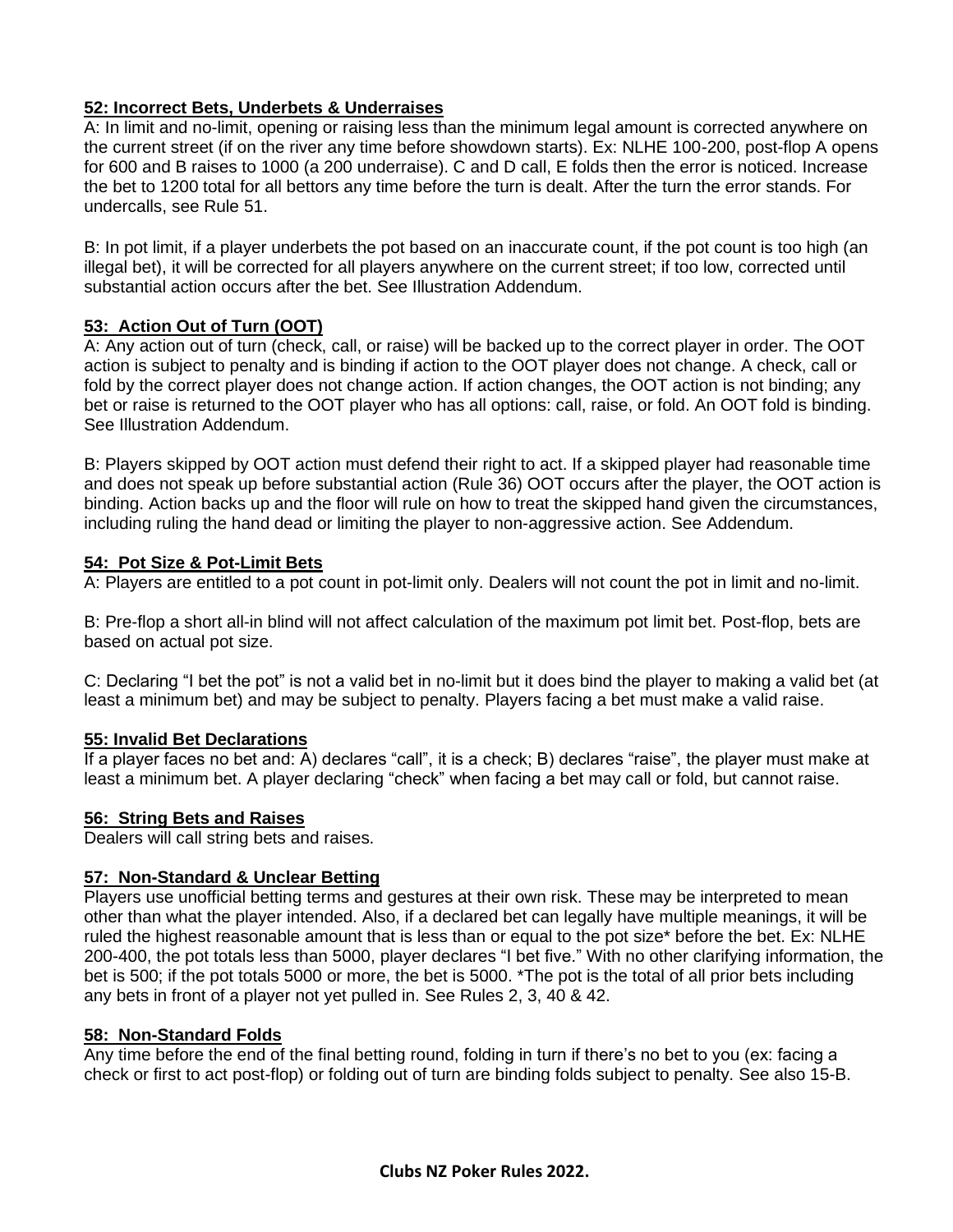### **59: Conditional & Premature Declarations**

A: Conditional statements of future action are non-standard and strongly discouraged. At TDs discretion they may be binding and/or penalized. Example: "if – then" statements such as "If you bet, I will raise."

B: If Player A declares "bet" or "raise" and B calls before A's exact bet amount is known, the TD will rule the bet as best fits the situation including possibly obliging B to call any amount.

#### **60: Count of Opponent's Chip Stack**

Players, dealers, and the floor are entitled to a reasonable estimation of opponents' chip stacks (Rule 25). A player may request a more precise count only if facing an all-in bet and it is his or her turn to act. The all-in player is not required to count; on request the dealer or floor will count it. Accepted action applies (Rule 49). Visible and countable chip stacks (Rule 25) greatly improve counting accuracy.

#### **61: Over-Betting Expecting Change**

Betting should not be used to obtain change. Pushing out more than the intended bet can confuse everyone at the table. All chips pushed out silently are at risk of being counted in the bet. Ex: the opening bet is 325 to player A who silently puts out 525 (one 500 and one 25), expecting 200 change. This is a raise to 650 under the multiple chip rule (Rule 45).

#### **62: All-In with Chips Found Behind Later**

If A bets all-in and a hidden chip is found behind after a player calls, the TD will determine if the chip behind is part of accepted action (Rule 49). If not part of the action, A is not paid off for the chip(s) if he or she wins. If A loses, he or she is not saved by the chip(s) and the TD may award the chip(s) to the winning caller.

## *Play: Other*

### **63: Chips Out of View and in Transit**

Players may not hold or transport chips in a way that takes them out of view. A player who does so will forfeit the chips and may be disqualified. The forfeited chips will be taken out of play. It is recommended that the house provide racks or bags to transport chips when needed.

#### **64: Lost and Found Chips**

Lost and found chips for which ownership cannot be determined will be taken out of play and returned to tournament inventory.

#### **65: Accidentally Killed / Fouled / Exposed Hands**

A: Players must protect their hands at all times, including at showdown while waiting for hands to be read. If the dealer kills a hand by mistake or if in TDs judgement a hand is fouled and cannot be identified to 100% certainty, the player has no redress and is not entitled to a refund of called bets. If the player initiated a bet or raise and hasn't been called, the uncalled amount will be returned.

B: If a hand is fouled but can be identified, it remains in play despite any cards exposed.

### **66: Dead Hands and Mucking in Stud**

In stud poker, if a player picks up the upcards while facing action, the hand is dead. Proper mucking in stud is turning down all up cards and pushing them all forward face down.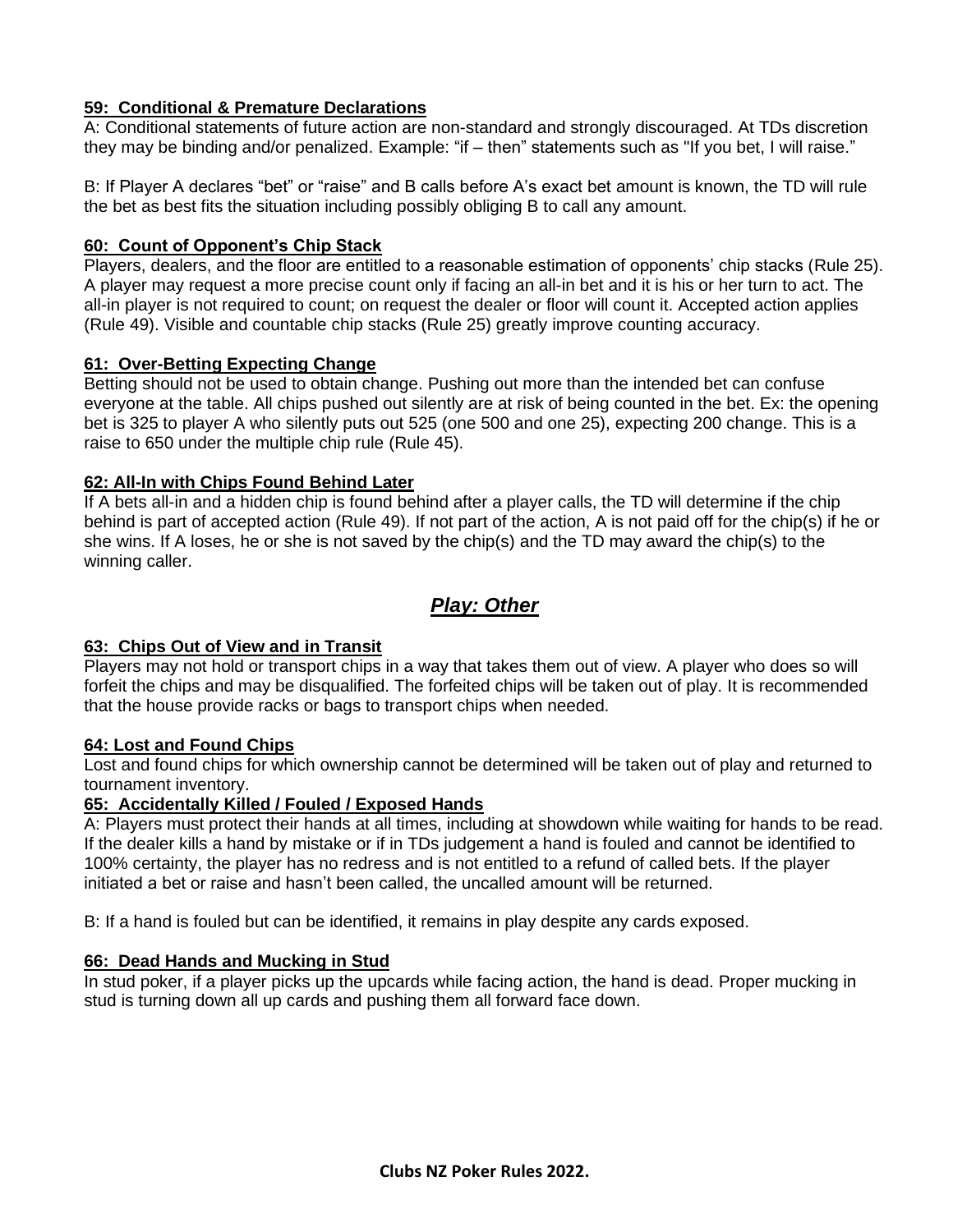# *Etiquette & Penalties*

#### **67: No Disclosure. One Player to a Hand**

Players must protect other players in the tournament at all times. Therefore players, whether in the hand or not, must not:

- 1. Discuss contents of live or mucked hands,
- 2. Advise or criticize play at any time,
- 3. Read a hand that hasn't been tabled.

One-player-to-a-hand is in effect. Among other things, this rule prohibits showing a hand to or discussing strategy with another player, advisor, or spectator.

#### **68: Exposing Cards and Proper Folding**

Exposing cards with action pending, including the current player when last to act, may result in a penalty but not a dead hand. Any penalty begins at the end of the hand. When folding, cards should be pushed forward low to the table, not deliberately exposed or tossed high ("helicoptered"). See Rule 66.

#### **69: Ethical Play**

Poker is an individual game. Soft play will result in penalties, which may include chip forfeiture and/or disqualification. Chip dumping and other forms of collusion will result in disqualification.

#### **70: Etiquette Violations**

Etiquette violations are subject to enforcement actions in Rule 71. Examples include but are not limited to: persistent delay of the game, unnecessarily touching another player's person, cards or chips, repeatedly acting out of turn, maintaining poor card or chip visibility and countability, betting out of reach of the dealer, abusive conduct, offensive hygiene, and excessive chatter.

#### **71: Warnings, Penalties, & Disqualification**

A: Enforcement options include verbal warnings, one or more "missed hand" or "missed round" penalties, and disqualification. For missed rounds, the offender will miss one hand for every player (including him or her) at the table when the penalty is given multiplied by the number of penalty rounds. Repeat infractions are subject to escalating penalties. Players away from the table or on penalty may be anted or blinded out of a tournament.

B: A penalty may be invoked for etiquette violations (Rule 70), card exposure with action pending, throwing cards, violating one-player-to-a-hand, or similar incidents. Penalties will be given for soft play, abuse, disruptive behavior, or cheating. Checking the exclusive nuts when last to act on the river is not an automatic soft play violation; TD's discretion applies based on the situation.

C: Players on penalty must be away from the table. Cards are dealt to their seats, their blinds and antes posted, their hands are killed after the initial deal, and if dealt the stud bring-in they must post the bring-in.

D: Chips of a disqualified player shall be removed from play.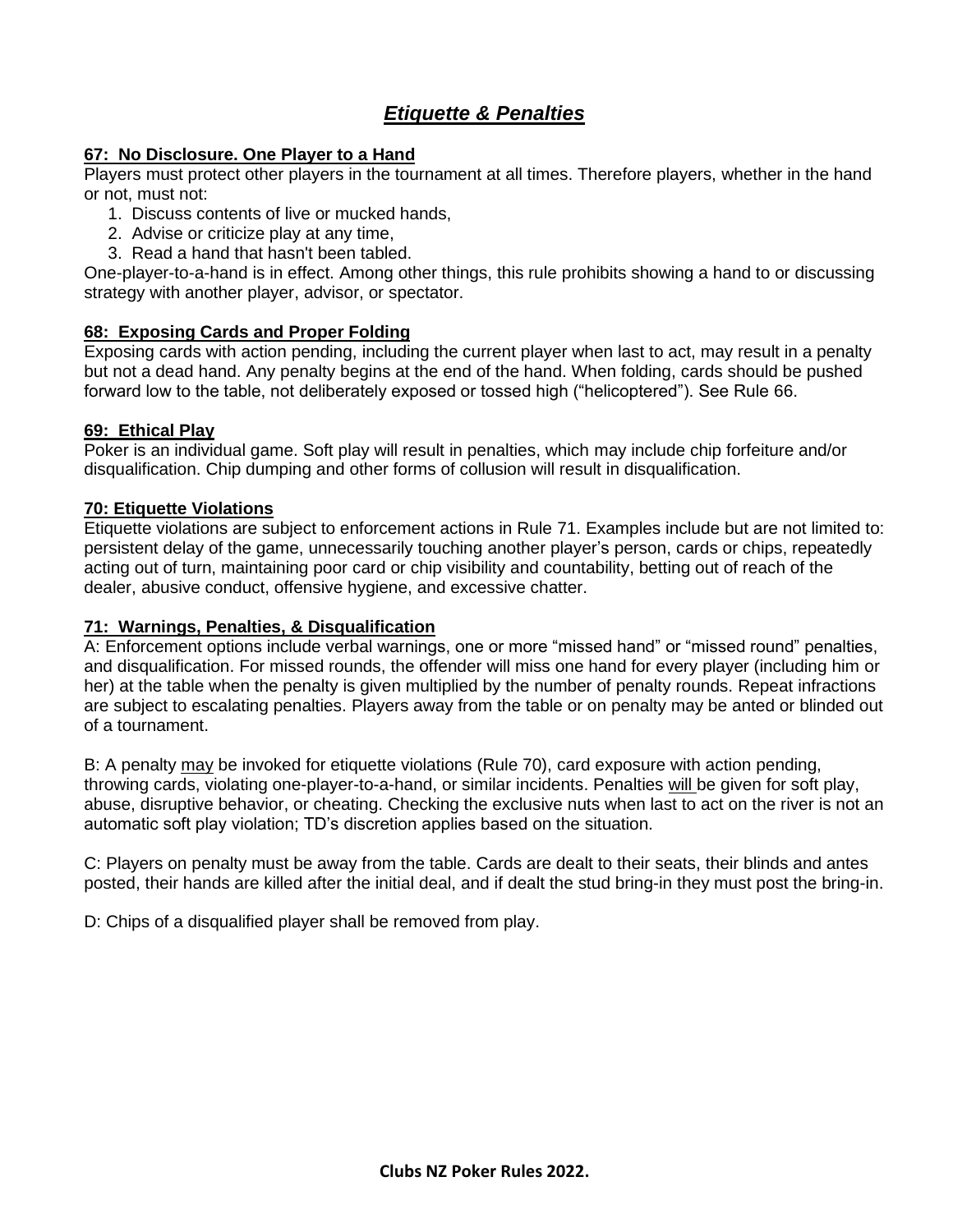

# **CLUBS NEW ZEALAND POKER TOURNAMENT RULES 2022 Rules Version 1.0 March 7th 2022 Longform Version Includes: Recommended Procedures & Illustration Addendum**

Recommended Procedures are policy suggestions to reduce errors and improve event management. They also may apply to situations with too many variations to address in one universal rule. The fairest ruling in these cases may require use of multiple rules, evaluation of all circumstances, and reliance on Rule 1 as a primary guide.

### **RP-1. All-In Buttons**

All-in buttons will not be used at the discretion of the tournament committee or TD.

### **RP-2. Bringing in Bets is Discouraged**

Routinely bringing in chips as betting and raising proceeds around the table is poor dealing practice. Reducing bet stacks can influence action, create confusion & increase errors. Only the player currently facing action may ask the dealer to bring-in bets.

### **RP-3. Personal Belongings**

The table surface is vital for chip stack management, dealing, and betting. The table and nearby spaces (legroom & walkways) must not be cluttered by non-essential personal items. Each cardroom should clearly display its policy on items allowed in the tournament area.

### **RP-4. Disordered Stub**

When cards remain to be dealt on a hand and the stub is accidentally dropped and appears to be disordered: 1) first try to reconstruct the stub in its original order if possible; 2) If not possible, create a new stub using only the stub cards (not the muck & prior burns). These should be scrambled, shuffled, cut, & play proceeds with the new stub; 3) If when dropped the stub is mixed in with the muck and/or burns, then scramble the mixed cards together, shuffle, and cut. Play proceeds with the new stub.

### **RP-5. Prematurely Dealt Cards**

Board and burn cards are sometimes dealt prematurely, before action on the preceding round is finished. The general procedures for these situations are:

A: Premature flop, leave the flop burn card as the burn. Return the premature board cards to the deck stub and reshuffle the entire stub. Re-deal the flop (without another burn) from the newly shuffled stub.

B: A premature turn card is put to the side. Another card is burned, and the normal river card is used as the new turn card. After action on the turn, the premature turn card is placed back in the stub, the stub is reshuffled, and a river card is dealt without another burn.

C: A premature river card is placed back into the remaining stub, and the premature river burn card is left as the river burn. Once action on the turn is completed, reshuffle the stub and deal the river without a new burn card.

D: For a premature card in stud, additional cards are dealt and placed to the side along with the premature card(s) to represent an entire round of cards for the remaining live players. Once action on the round is complete, burn and deal the next street as normal. On the final street the premature and additional cards set aside are placed back into the stub. Re-shuffle the stub and deal the final street.

## **RP-6. Efficient Movement of Players**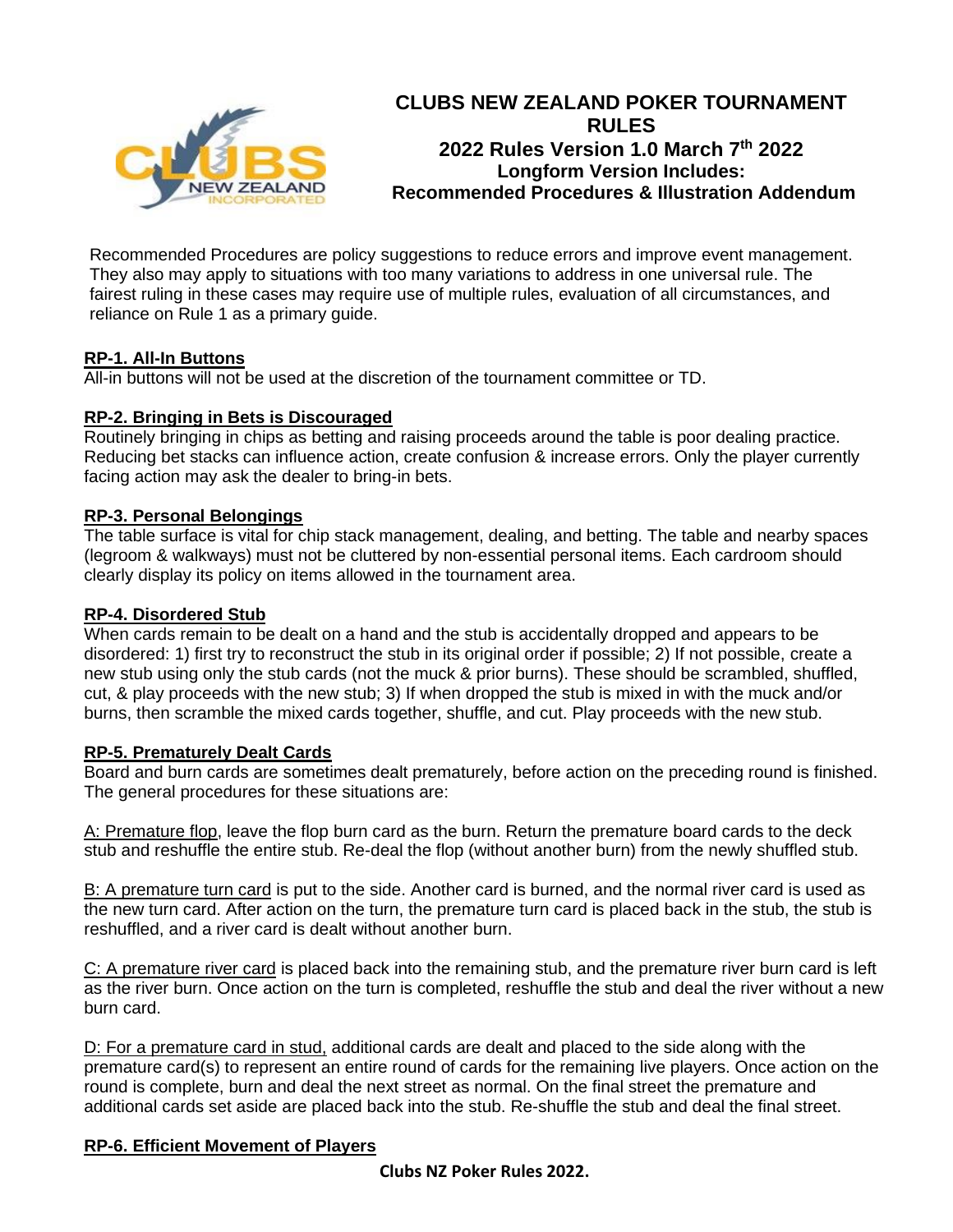Moving players for breaking and balancing should be expeditious so as not to unduly miss blinds or otherwise delay the game. If possible, players should have racks for chip transport and sufficient colorups should be done so players do not carry unusually large numbers of chips (see Rules 10, 11 & 63).

### **RP-7. Timing of Dealer Pushes**

It is recommended that dealers hold up the push 90 seconds prior to a scheduled break or a level change. This avoids having time expire in crucial stages of the game.

### **RP-8: Hand for Hand Procedures**

A: Payoff eligibility starts at the announcement: "finish the current hand you're on then hold up, we are going hand for hand". If enough players bust on the current hand to break into the money, the busting players will be eligible for a share of the place(s) paid on the current hand. Example: NLHE tournament paying 50 players. 52 players remain when the announcement is made and during the current hand 3 players bust. All 3 players will share in the 50<sup>th</sup> place payout.

B: During H4H play, each hand will run the same pre-determined amount of time off the clock regardless of how long the hand actually takes. Reccomended standard is 2-minutes per hand. The 2-minute run-off starts with the current hand at time of announcement. Example: 17:30 remains in the current level when "finish the current hand…" is announced. At the start of the next hand the clock is set to 15:30. At the start of the following hand it is set to 13:30 and so on.

C: So that players can most clearly know the timing of level changes, whenever possible the clock should be reduced by 2-minutes each hand not after "batches" of multiple hands.

D: Blinds continue to increase as time elapses off the clock at the rate of 2 minutes per hand and new levels are reached.

E: Players are encouraged but not required to remain seated during H4H play.

F: In the event of an all-in and call during H4H, the cards of all players in the hand should remain face down. Dealers should not deal additional cards until instructed.

## **RP-9: Number of Players at Final Table**

9 and 8-handed events will combine from two tables of five players each to a 9-handed final table. 7 and 6-handed events will combine from two tables of four players each to a 7-handed final table.

### **RP-10: Tournament Stud Dealing Procedures**

A: A downcard exposed on the initial deal will be the player's upcard and  $3<sup>rd</sup>$  street will be dealt down to that player. The player can be the bring-in.

B: A card exposed by the dealer on  $7<sup>th</sup>$  street will be replaced if betting action remains on the hand.  $7<sup>th</sup>$ street should be dealt down even if no betting action remains on the hand and in all-in situations the player(s) not at risk expose first.

C: Cards of a player not at his or her seat (See Rule 30) for the deal will be killed. No cards will be dealt to a hand on  $4<sup>th</sup>$  street that is not live.

D: If there are two or more matching high hands showing in Stud (or Stud-8) or low hands in Razz, betting starts on the hand with the high card by suit in both games.

E: If the player dealt the low card by suit is all-in for the ante, betting starts to his or her left. Players with chips must bet at least the bring-in or fold.

F: Bets will not be doubled on  $4<sup>th</sup>$  street for a pair showing.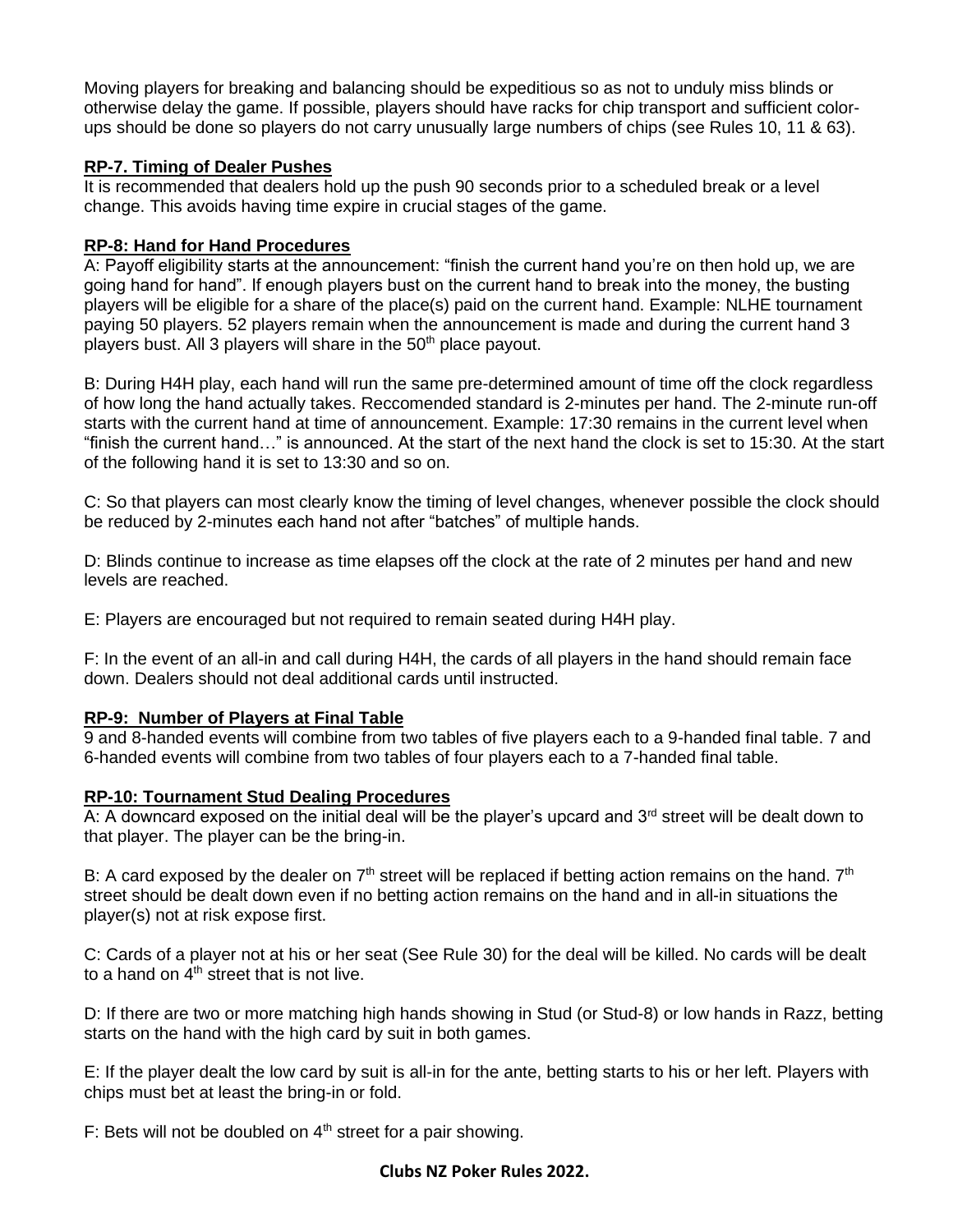G: For premature cards dealt in stud see RP-5-D.

H:  $7<sup>th</sup>$  street short stub procedure. If before dealing  $7<sup>th</sup>$  street the number of cards in the current stub is less than the "required number" (# remaining players + burn card + undealt last card) proceed as follows: A) if the required number can be reached by adding the 3 prior burn cards (for  $4<sup>th</sup>$ ,  $5<sup>th</sup>$ , and  $6<sup>th</sup>$  street) the current stub will be scrambled with the prior burns to create a new stub. The new stub will be cut, a card burned, and one card dealt to each player. B) if there are at least 3 cards in the current stub but adding the prior burns would not reach the required number, the dealer will burn the top card of the current stub and deal the next card as a community card in the center of the table. C) if the current stub has less than 3 cards, it will be scrambled with the 3 prior burns for a new stub which will then be cut, a card burned, and the next card dealt as a community card. D) If a community card is in play, the first player who would act on  $6<sup>th</sup>$  street will be first to act on  $7<sup>th</sup>$  street.

### **RP-11: Ante Formats. No Ante Reduction**

For single-payer systems, the big blind ante format (BBA) with the ante-first calculation is recommended. Antes should not be reduced (including at the final table) as play progresses in the event.

### **RP-12: Dealers Should Announce Bets & Raises**

Dealers should routinely announce non-all-in bet values as betting proceeds around the table. All-in bets will be counted only on request of the player currently facing action. Accepted action continues to apply (Rule 49). Scheduled and discretionary color-ups improve bet countability.

### **RP-13: Dealers Should Stack Chips in Split-Pot Games**

Where possible, dealers should periodically stack pot chips in split-pot games. Stacking chips should not obscure players' view or otherwise disrupt the game.

### **RP-14: Randomness May be Applied to Special Situations**

For error remedies not otherwise covered in the Rules and Procedures, TDs may use the concept of randomness to design a solution.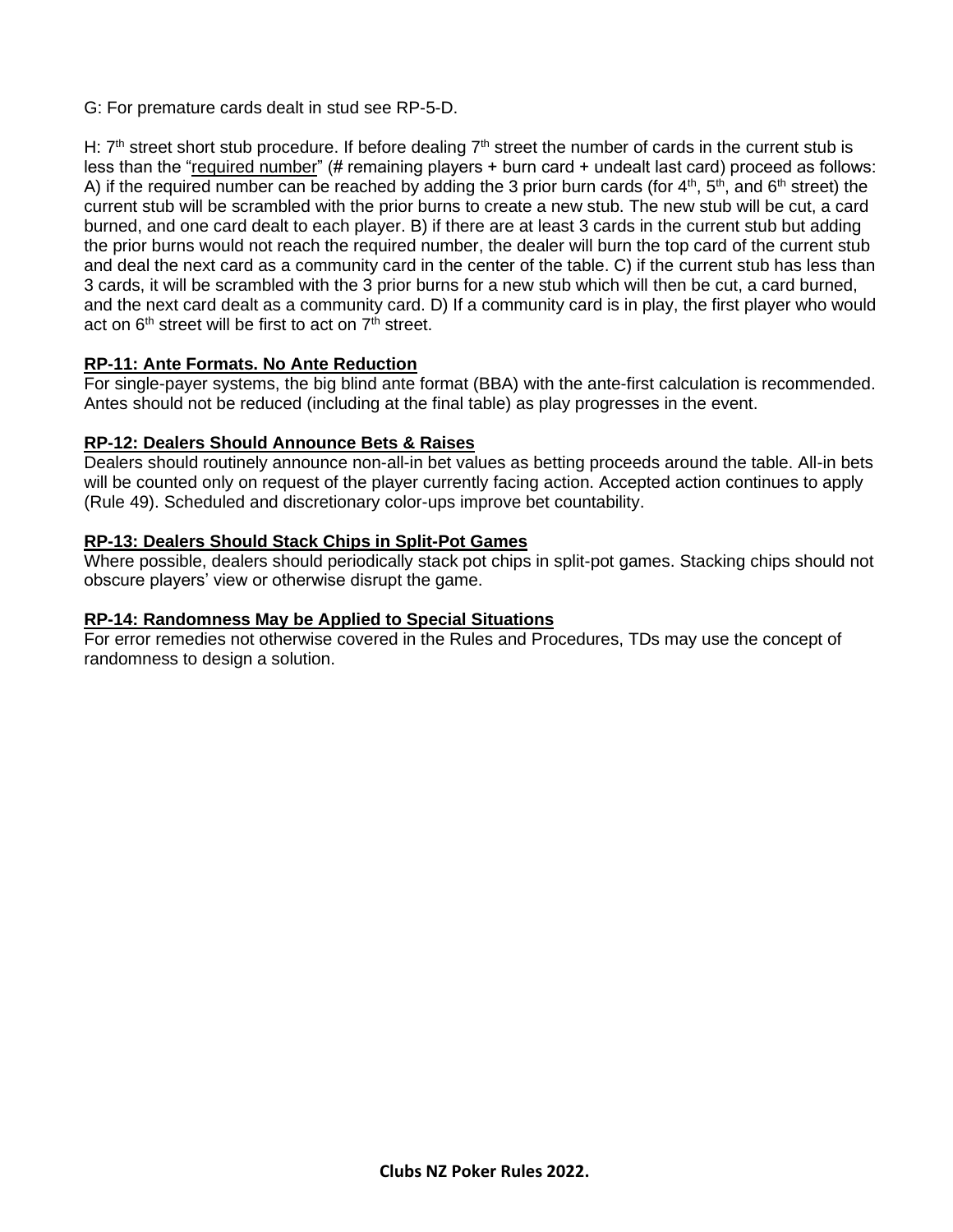

The Poker rules contained within this document, have been amended by the Upper Hutt Cossie Club poker adjunct Aces High. These rules will be reviewed and amended as required prior to the North Island Poker Tournament Queens birthday weekend. Any amended copies will be distributed to the participating clubs and available on the Cubs NZ website

**Rule 10: Breaking Tables, Random Process.** Table cards are mixed up and are placed face down. Players will select one card and move to that table and seat with no exceptions. Other table breaking methods may be implemented at the discretion of the tournament committee or TD

**Rule 16: Face Up for All-Ins. "**All hands will be tabled without delay once a player is all-in and all betting action by all other players in the hand is complete". This rule means that all downcards of all players will be turned up at once when at least one player is all-in and there is no chance of further betting action by the other player(s). Do not wait for the showdown to turn the cards up; do not wait for side pots to be divided before turning up the all-in who is only in for the main pot; if betting action is finalized on any street prior to the showdown, turn the cards up at that point and then run out the remaining cards.

**Example 1.** NLHE. Two players remain. On the turn, Player A (the shorter stack) pushes all-in and is called by B. Turn both A and B's downcards up at this point, then burn and turn the river and proceed to showdown.

## **Example 2.** NLHE. Three players remain.

Pre-flop, Player A (the shortest stack) pushes all-in and is called by both B and C. Do not turn cards up yet because B and C both have chips so further betting action is possible.

On the flop B and C check; betting is still possible so don't turn the cards up yet.

On the turn B pushes all-in and C calls. Turn all hands up now (A, B, and C) because no further betting is possible. Burn and turn the river then proceed to showdown. Award the side pot between B and C first, then award the main pot. Notice: you do not keep A's cards face down until the side pot between B and C is awarded.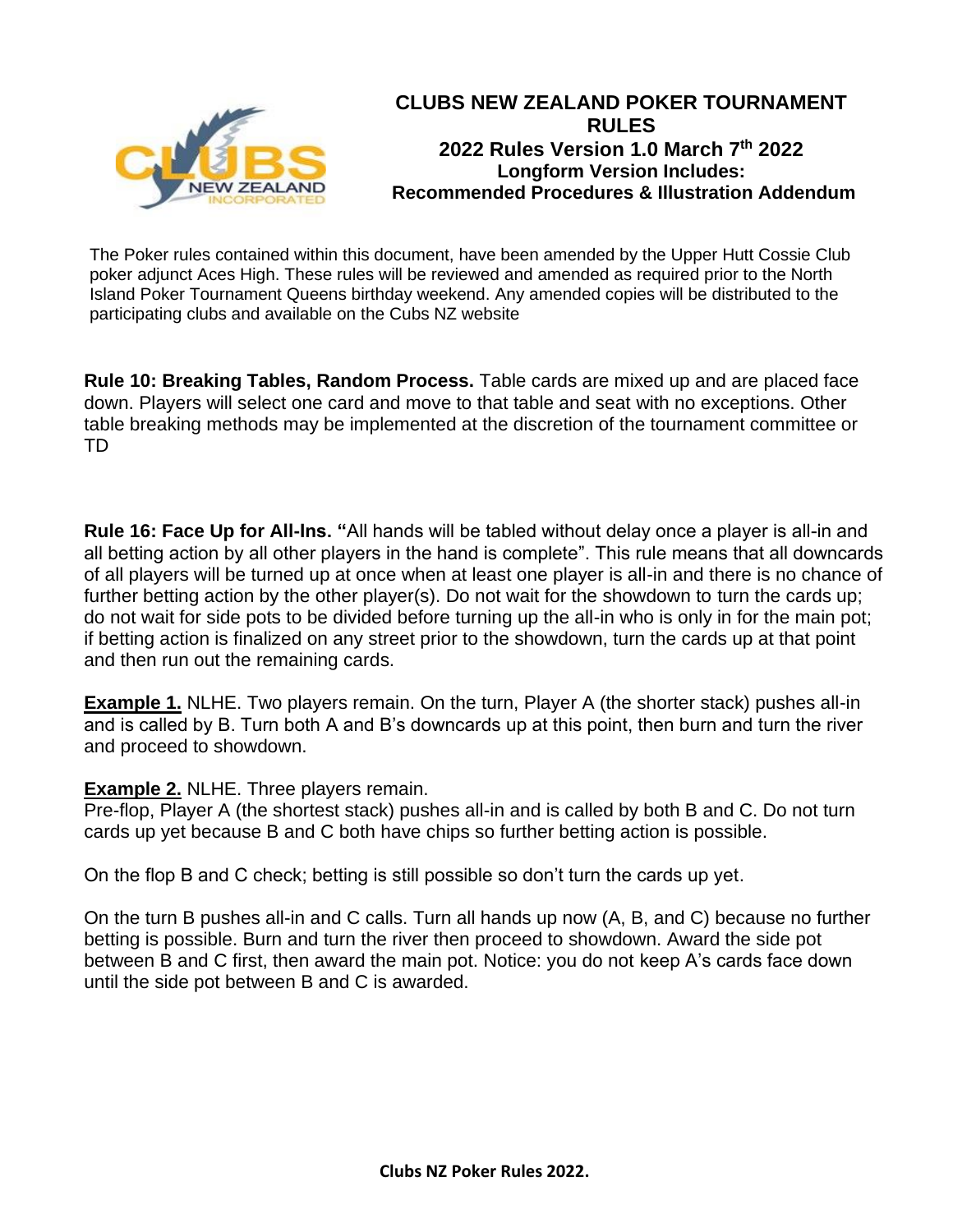## **Example 3.** NLHE. Three players remain.

Pre-flop, Player A (the shortest stack) pushes all-in for 700 and is called by both B and C who have several thousand each left. Do not turn cards up yet because B and C both have chips so further betting action is possible.

On the flop B and C check; betting is still possible so don't turn the cards up yet. On the turn B bets 1000 and C calls. Since both B and C still have chips and the river remains to be dealt, betting is still possible so don't turn the cards up yet.

On the river both B and C check. Turn all hands up now (A, B, and C) because betting is over and the hand is moving to showdown. Award the 2000 side pot between B and C first, then award the main pot. Notice: do not keep A's cards face down until the side pot between B and C is awarded.

# **Rule 18: Asking to See a Hand**

**Example 1:** NLHE. 3 players remain in the hand. There is no betting on the river and no player is all-in. At showdown Player A discards face down and the cards are pushed into the muck by the dealer. B tables his hand, showing trips. C pushes his cards forward face-down. B may ask to see C's hand because B has tabled his cards. However, B's request is at TDs discretion; B has no inalienable right to see it because there was no bet on the river thus he did not "pay to see C's hand." Neither A nor C may ask to see a competitor's hand because they have neither tabled their cards nor retained them.

**Example 2:** NLHE. 4 players remain in the hand. On the river A bets 1000, B calls, C raises to 5000, and D, A and B all call. No player is all-in. B tables his hand, showing trips. D instantly discards face down and the dealer kills his hand into the muck. C begins to push his cards forward face-down. Both A and B have an inalienable right to see C's hand on request because 1) they paid to see it as C was the last aggressor on the river and 2) both A and B retain their cards. D (who also called C) relinquished his right to see C's hand when he discarded without tabling. All other requests in this situation are at TD's discretion, such as B asking to see A's cards (the cards of another caller).

**Rule 20: Awarding Odd Chip(s).** F: When hands have identical value (ex: a wheel in Omaha/8) the pot will be split as evenly as possible.

**Example 1:** Omaha High/Low split. Two players win both high and low with 2-3-4-5-6 rainbow. A has 2-3-4-5-6s. B has 2-3-4-5-6c. The pot contains 66 chips total after being broken to smallest denominations. Right way to split: **as evenly as possible**; 33 to A and 33 to B. Wrong way to split: Divide entire pot 33 high, 33 low. Then give A the odd chip from the high pot for the high card by suit (6s) and give A the odd chip from the low pot for high card by suit (6s). A ends up with 34 chips while B gets 32.

**Example 2:** 7-Card Stud High/Low split. Two players win both high and low with 2-3-4-5-6. A has 2-3-4-5-6s. B has 2-3-4-5-6c. A has high card by suit (6s). The pot contains 66 chips total after being broken to smallest denominations. Right way to split: **as evenly as possible**; 33 to A with high card by suit, and 33 to B. Wrong way to split: See Example 1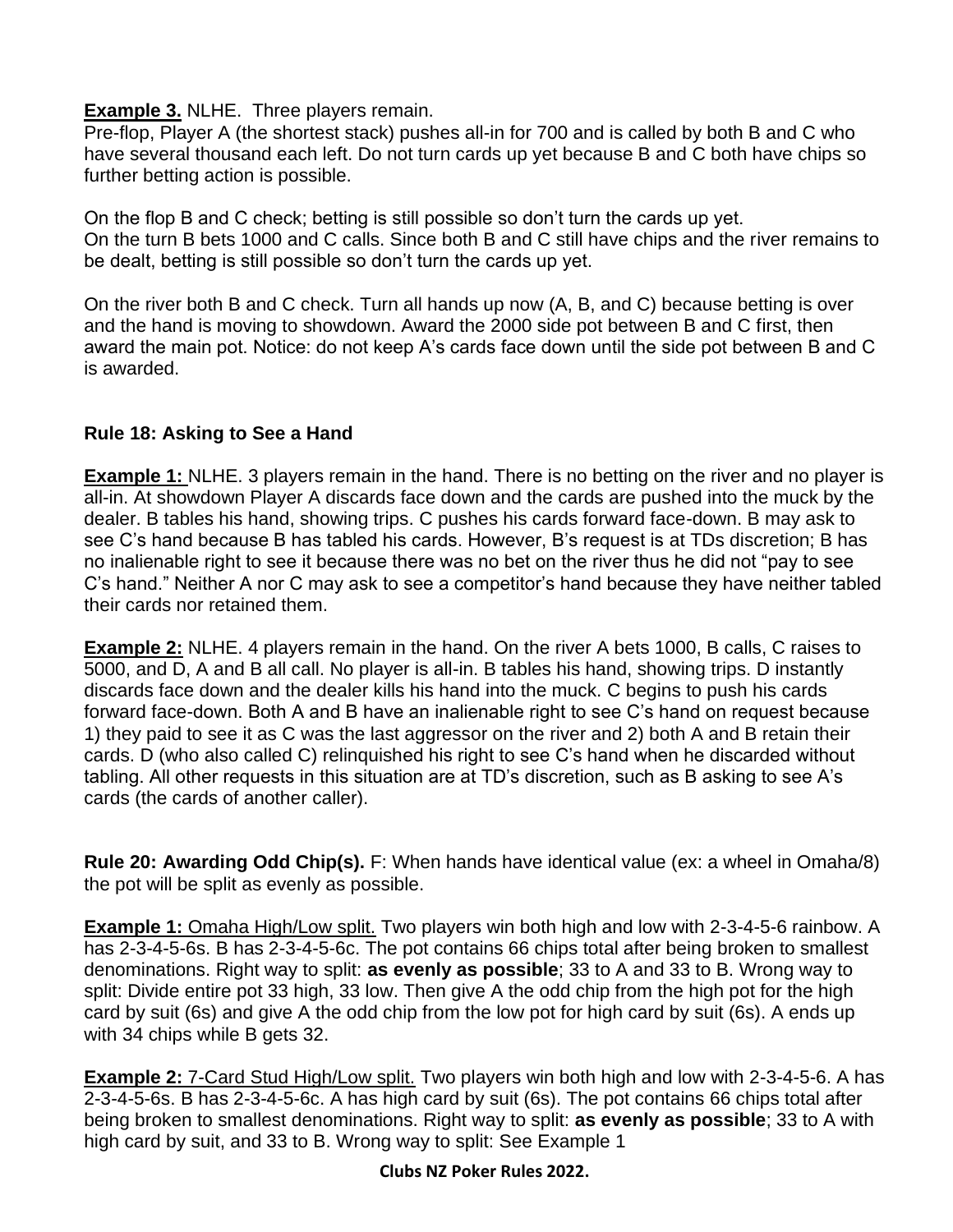## **Rule 38: Burns After Substantial Action**

**Example 1-A:** THE 50-100. SB / BB in seats 1 and 2. Pre-flop, initial cards dealt to all players. SB / BB in seats 1 and 2. Seat 3 (UTG) folds and Seat 4 calls, completing substantial action with 2 actions with chips. Seat 5 then realizes she has only 1 card and her hand is dead because SA has occurred. The dealer will burn only one card and then put out the flop. The dealer will not burn 2 cards to "return to the original stub order".

**Example 1-B:** Same game and initial deal. Seat 3 (UTG) folds and Seat 4 calls, completing substantial action. Seat 5 then realizes she has 3 cards and her hand is dead because SA has occurred. The dealer will burn one card and then put out the flop. The dealer will not consider Seat 5's third card as the burn and put out the flop without a burn off the stub.

**Rule 40-A: Methods of Betting, Unclear or Contradictory Bets. "**In unclear situations or where verbal and chips are contradictory, the TD will determine the bet based on the circumstances and Rule 1".

**Example 1:** THE, heads-up on the river Player A verbally declares "forty-two thousand" but pushes out only a 5k chip. Not everyone at the table heard the declaration. Player B pushes out 5k to call. Both players table and A has the best hand. Ruling criteria is mixed: verbal came first but wasn't necessarily clear. The chip appeared to be a bet of 5k. In these unclear and contradictory situations, the TD will make the fairest ruling possible using Rule 1.

## **Rule 43: Raise Amounts. "The largest prior full bet or raise of the current betting round".**

This line refers to the largest additional action or "last legal increment" by a preceding bettor in the current round. The current round is the "current street", i.e. pre-flop, flop, turn, river in board games;  $3^{\text{rd}} - 4^{\text{th}} - 5^{\text{th}} - 6^{\text{th}} - 7^{\text{th}}$  street in 7-stud, etc.

**Example 1:** NLHE, Blinds 100-200. Post-flop, A opens with a bet of 600. B raises 1000 for total of 1600. C re-raises 2000 for total of 3600. If D wants to raise, he must at least raise the "largest bet or raise of the current round", which is C's raise of 2000. So, D must re-raise at least 2000 more for a total of 5600. Note that D's minimum raise is not 3600 (C's total bet), but only 2000, the additional raise action that C added.

**Example 2:** NLHE, Blinds 50-100. Pre-flop A is under the gun and goes all-in for a total of 150 (an increase in the bet of 50). So, we have a 100 blind bet and an all-in wager that increases the total by 50. Which is larger? The 100 is still the "largest bet or raise of the current round", so if B wants to re-raise he must raise at least 100 for a total of 250.

**Example 3:** NLHE, Blinds 100-200. On the turn A bets 300. B pushes out two 500 chips making the total 1000 (a 700 raise). It is 1000 to C to call. If C wants to raise, it must be "at least the largest bet or raise of the current round", which is B's raise of 700. So, C's minimum raise would be 700 for a total of 1700. Note his minimum raise is **not** 1000, B's total bet.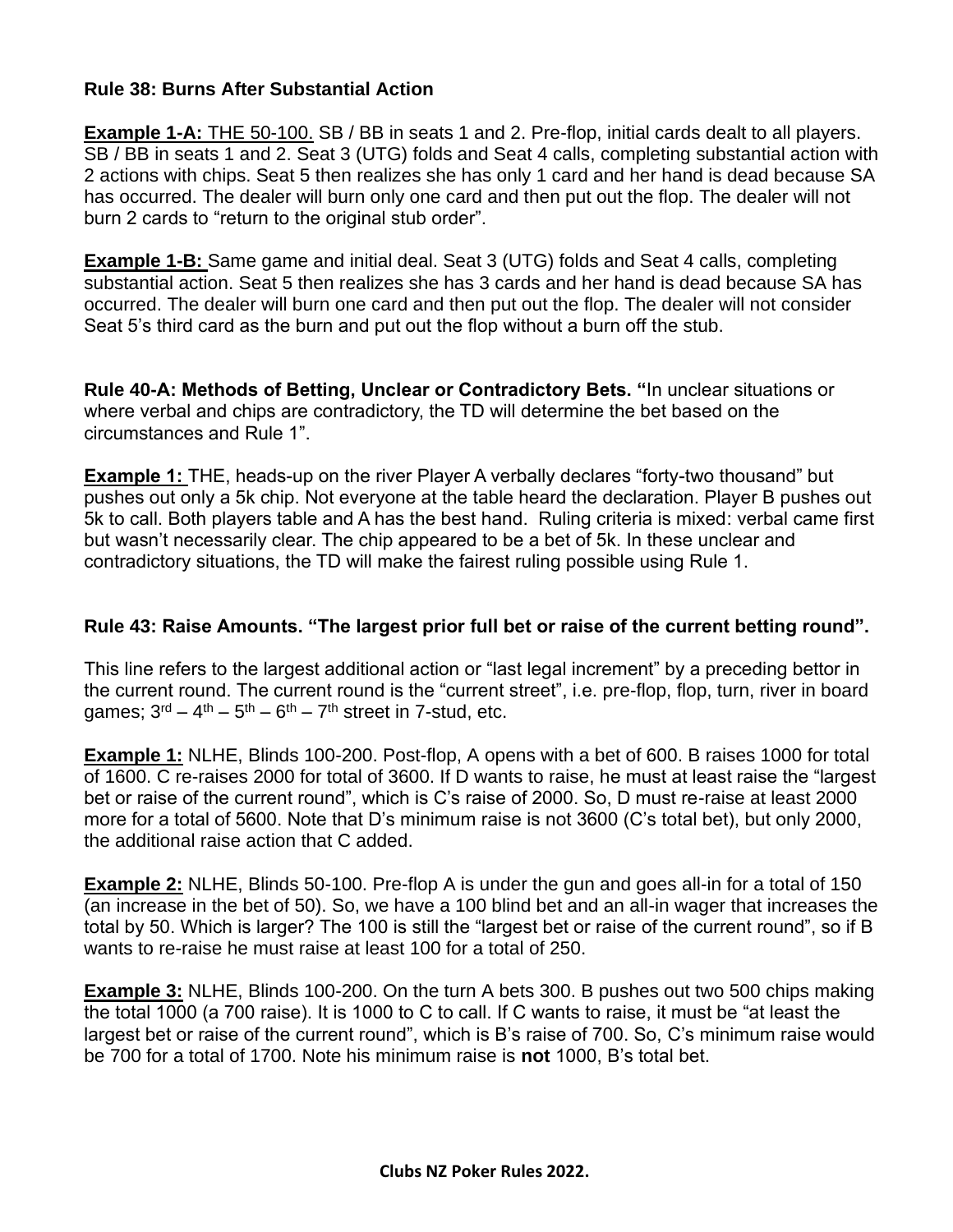**Example 4-A:** NLHE, Blinds 25-50. A raises 75 to 125 total. Notice that 125 total = 50 (bet) plus 75 (raise). The next raise on this street must be "at least the size of the largest previous bet or raise", which is 75. B now raises the minimum (75) to 200 total. C then re-raises 300 for total of 500. We now have a bet of 50, two raises of 75 and a raise of 300 for total of 500. If D wants to re-raise, "the raise must be at least the size of the largest previous bet or raise of the current betting round", which is now 300. So, D must raise at least 300 more to a total of 800.

**Example 4-B:** Same as 4-A. It's the same 500 to D, but there's just been one raise of 450 by A to a total of 500 and B and C have both called. So, there's a blind bet of 50 and a raise of 450. "A raise must be at least the size of the largest previous bet or raise of the current betting round", which is A's raise of 450. So, it's 500 for D to call, and if D wants to re-raise he must raise at least 450 for a total of 950.

## **Rule 45: Multiple Chip Betting.**

"A: If facing a bet, unless raise or all-in is declared first, a multiple-chip bet (including a bet of your last chips) is a call if every chip is needed to make the call; i.e. removal of just one of the smallest chips leaves less than the call amount. B: If every chip is not needed to make the call; i.e. removal of just one of the smallest chips leaves the call amount or more: 1) if the player has chips remaining, the bet is governed by the 50% standard in Rule 43; 2) if the player's last chips are bet he or she is all-in whether reaching the 50% threshold or not."

**Example 1:** There is not one chip that can be removed and still leave the call amount. 1-A: Player A opens post flop for 1200, B silently puts out two 1000's. This is a call because neither chip can be removed and still leave at least 1200.

1-B: NLHE, blinds 250-500. Preflop the UTG raises 600 to total of 1100. The UTG+1 silently puts out one 500 and one 1000 chip. This is a call because neither the 500 nor the 1000 can be removed and still leave at least 1100.

**Example 2:** Same as 1-B above except the UTG+1 puts out one 1000 and five 100s silently. Four of the 100s could be removed and still leave the 1100 call amount. Therefore, this would be subject to the 50% standard in Rule 43: the minimum raise is 600, 50% of 600 is 300, therefore, if the UTG+1 puts out 1400 or more, he will be held to making a full raise to 1700 total. Since the UTG put out 1500 he must raise in this example.

**Example 3:** Same as 2 above except the UTG+1 puts out one 1000 and three 100s silently. Two of the 100s can be removed and still leave the 1100 call amount therefore this is subject to Rule 43. Since the player did not put out at least 50% of a minimum raise, this bet is ruled a call and 200 is returned to the player.

**Example 4:** Multiple-chip bet of all chips. A) If all chips are needed to make the call, this is treated exactly the same as a player with chips behind (See example 1 above). B) If removing just one of the smallest chips leaves the call amount or more, the player is all-in regardless of whether the bet reaches the 50% raise standard.

**Example 4-A:** A opens for 1400, B (with remaining chips behind in large chip stack) silently pushes out one 1000 and three 500's. This is a mandatory min-raise to 2800 because the 50% threshold of 2100 (1400+700=2100) is reached.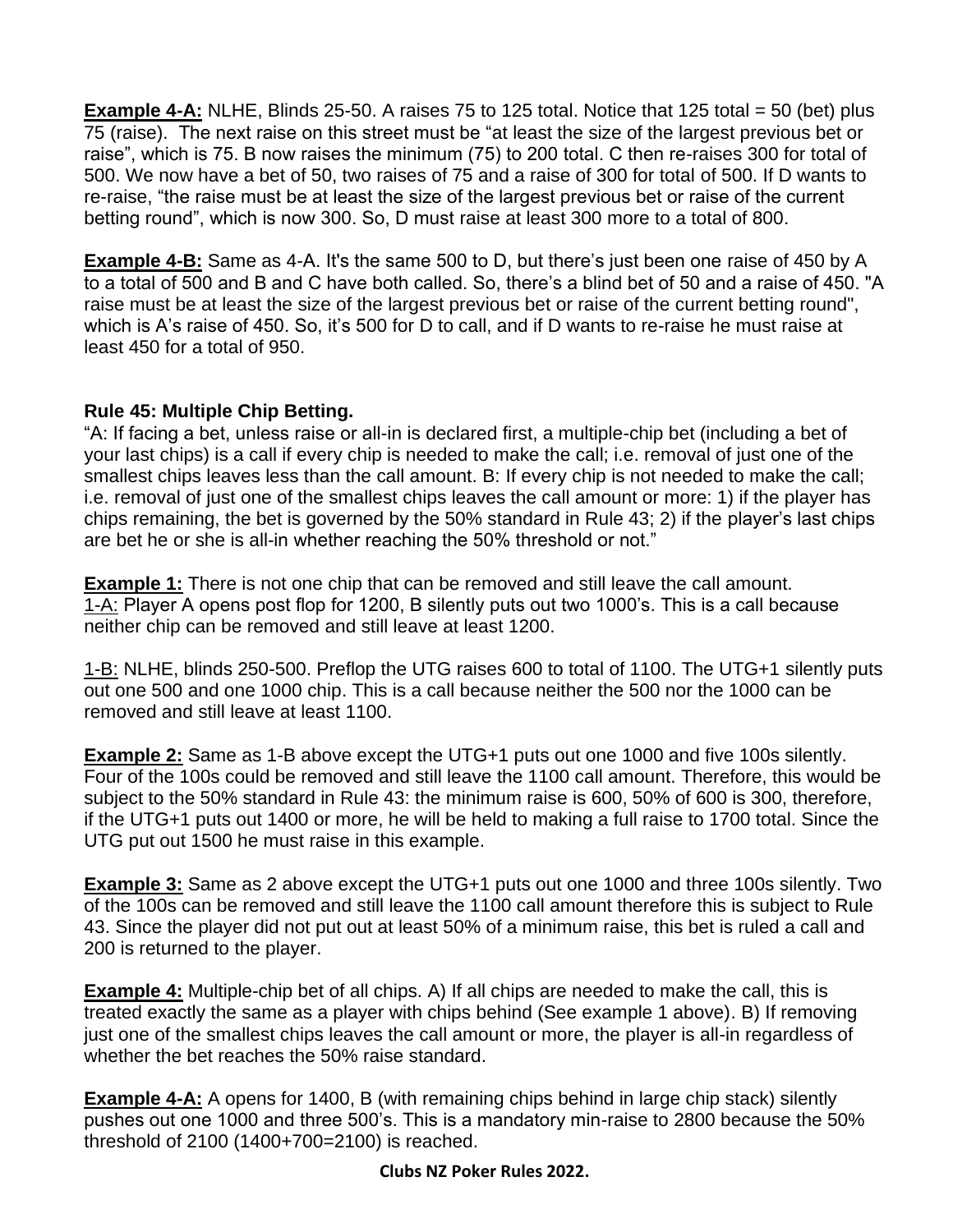**Example 4-B:** Same 1400 opener, B puts out one 1000 and two 500s. This is a call because it is short of the 50% threshold of 2100. **NOTE:** both example 4-A and 4-B are all-in bets for a player putting out his or her last chips.

# **Rule 46: Prior Bet Chips Not Pulled In, situation examples.**

**Situation 1:** If prior chips don't cover the call AND are left alone. Ex: THE 25-50, the BB posts two 25's, button raises to 600 total (550 more to BB).

1: Adding an overchip is a call (drop a 1k chip onto the two 25's).

2: Adding multiple new chips is a call if all new chips are needed to call a) drop two 500's onto the two 25's or b) drop a 100 and 500 chip onto the two 25's. In these two examples all new chips when combined with the prior chips are needed to make the call.

3: Adding multiple new chips is a Rule 45 multiple chip bet if one of the smallest new chips is not needed to make the call (drop a 1k and 500 chip onto the two 25's is a total bet of 1550). Per Rule 45, a silent multi-chip bet is a raise if it hits the 50% threshold; otherwise it is a call.

**Situation 2:** If prior chip(s) cover the call amount, adding any new chip(s) is a Rule 45 multiple chip bet. Ex: THE 50-100, BB posts one 1k chip. Pre-flop raise to 700 (600 more to BB). The 1k prior chip covers the raise, thus adding any new chip(s) is a Rule 45 bet of all chips.

# **Situation 3:** If prior chips are fully pulled back:

1) Removing all prior chips & adding an overchip is a call (pull back the two 25's, add 1k chip).

2) Removing all prior chips and adding new multiple chips is a Rule 45 bet (pull back two 25's, add two or more new chips).

# **Situation 4:** if prior chip(s) are partly pulled back

1) Partial removal of prior chips (pull back one 25, leave the other 25 out, add any new chip(s), is a Rule 45 multiple-chip bet (a raise if hitting 50%, otherwise a call).

**Situation 5:** Regardless of the above, the gesture of combining and pushing or tossing all chips forward may be interpreted as intent to bet all chips under Rule 45.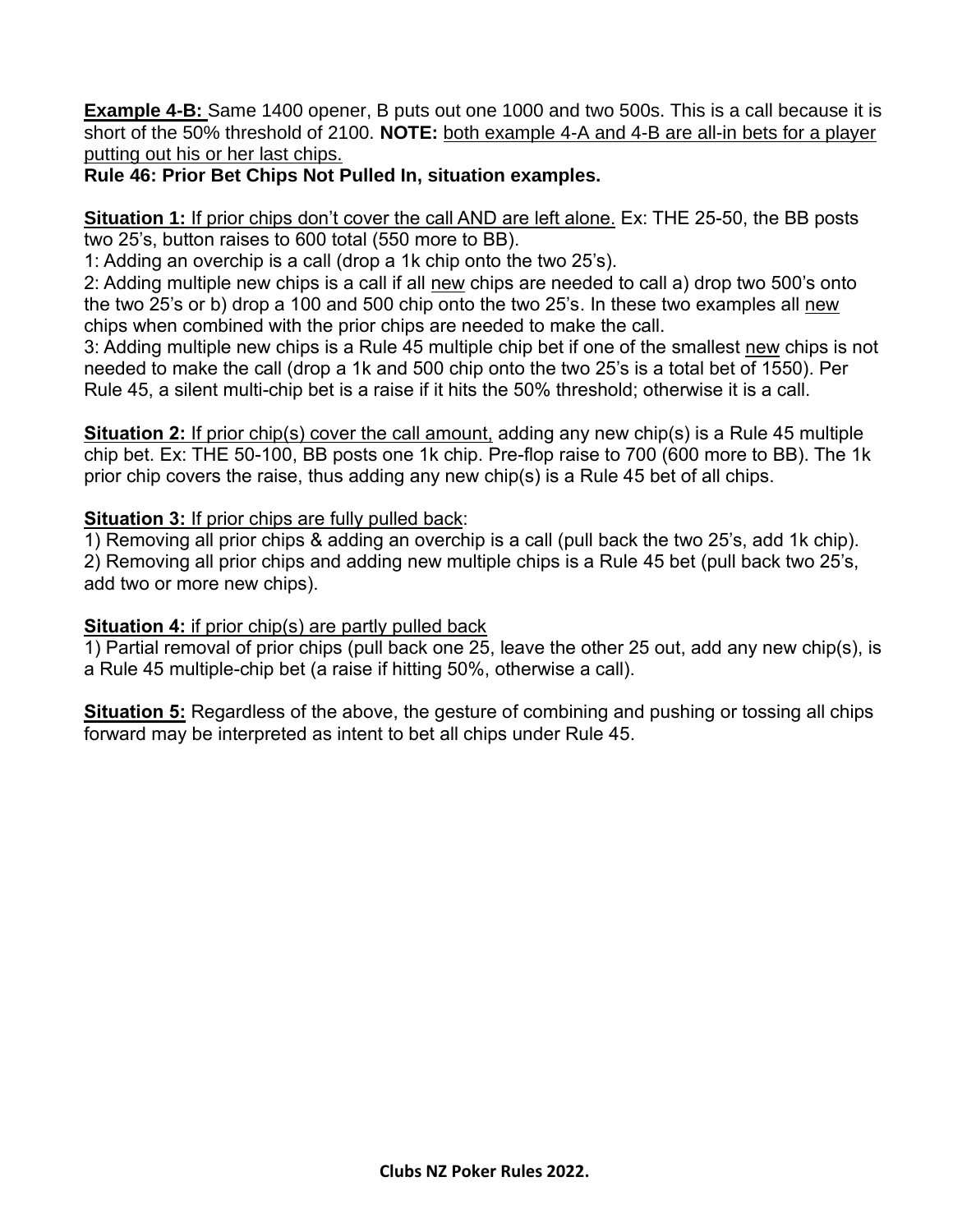## **Rule 47: Re-opening the bet.**

**Example 1.** Multiple short all-in wagers that cumulatively equal a full raise and therefore re-open betting:

NLHE, Blinds 50-100. Post-flop, A opens betting for the 100 minimum.

B goes all in for a total of 125. C calls the 125,

D goes all in for 200 total and E calls 200.

Action returns to A who is facing a total raise of 100. Since 100 is a full raise, the betting is reopened for A who can fold, call, or raise here. Note that neither B's increment of 25 or D's increment of 75 is by itself a full raise, but when added together they total a full raise and thus reopen the betting to "a player who is facing at least a full raise when the action returns".

**Example 1-A:** At the end of Example 1 above, A smooth calls the 200 total (another 100 to him). The bet is now on C who only faces a 75 increment. C called 125 previously and now faces 200 total (75 more). C must face at least 225 total to re-open betting. Because 75 is not a full raise, betting for C is not re-opened and C can either call with 75 more or fold, he cannot raise.

**Example 1-B:** At the end of Example 1 above, A raises the minimum (100), and makes it 300 total to C. C already has called 125 so it's an additional 175 for C to call. 175 is more than a full raise. Since C already acted and is "now facing at least a full raise", the betting is re-opened to C who can fold, call, or re-raise here.

**Example 2:** Multiple short all-ins, the min-raise is the last full valid bet or raise.

NLHE, Blinds 50-100. Post-flop A opens for 300, B pushes all-in for 500 total, C goes all-in for 650 total, D goes all-in for 800 total, E calls 800. What is the min raise for Player F? The opening bet (300) sets the initial min raise. Because no single player was all-in for more than 300, the min raise for F remains 300. F can either smooth call 800 or raise to at least 1100. See also Rule 43, Example 2 in Illustration Addendum.

## **Example 3**. Short all-in, 2 scenarios.

NLHE, Blinds 2000-4000. Pre-flop A calls the BB for 4000. B folds and C pushes all-in for 7500 total (an increment of 3500 above the 4000 BB). It's folded around to the SB who also folds.

**Example 3-A.** It's 3500 more to the BB who has not yet acted on his option. The BB can fold, smooth call the 3500, or raise by at least 4000 for a total of 11,500. The BB smooth calls and it's 3500 more to A. A has already acted and is facing 3500 which is not a full raise. Therefore, A can only fold or call the 3500, he cannot raise because it is not "at least a full bet when the action returns to him".

**Example 3-B.** The BB raises the minimum (4000), for a total of 11500. It is now 7500 to A and because 7500 is more than a full minimum raise, betting is now re-opened for A who can fold, call, or re-raise.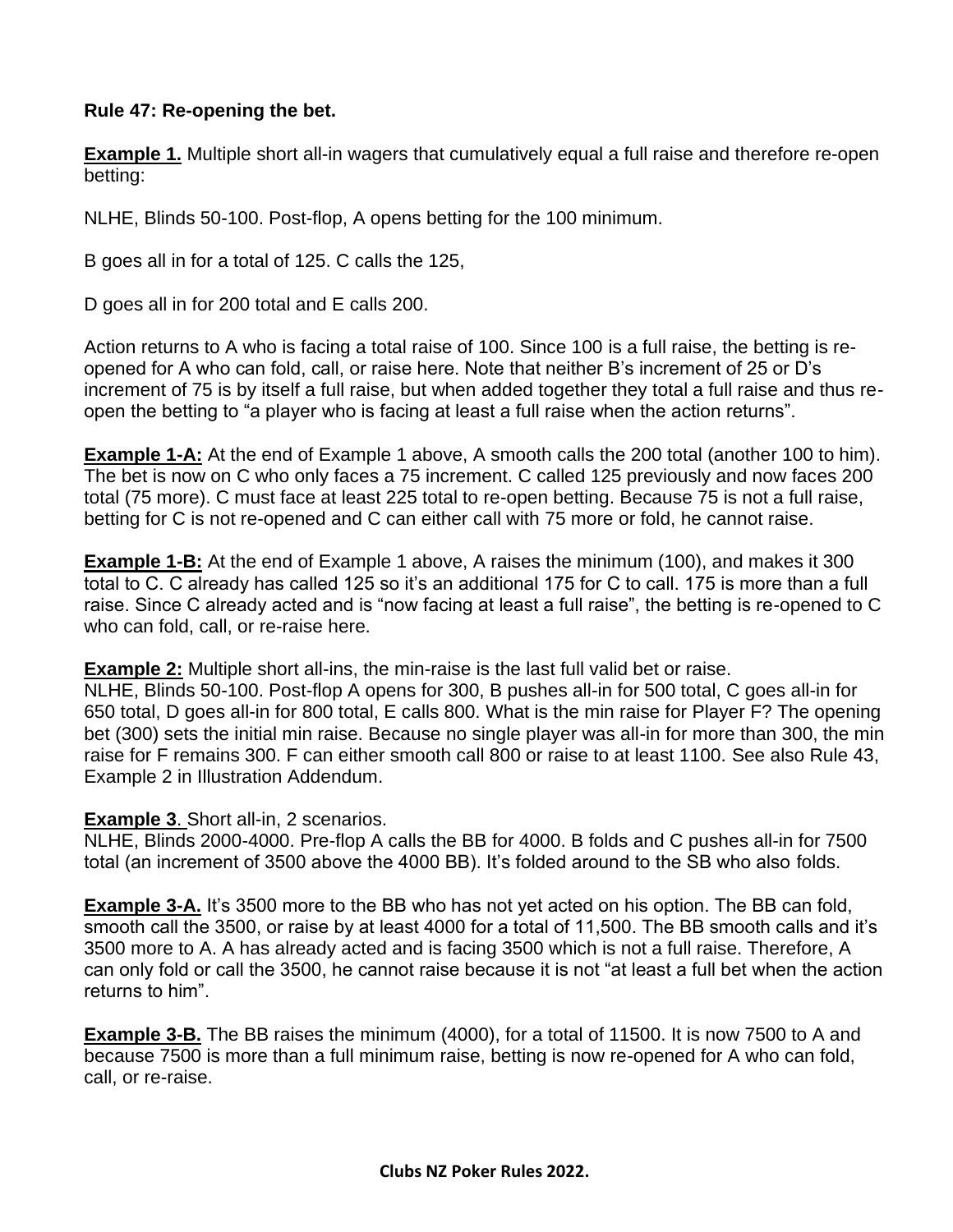# **Rule 51: Binding Declarations / Undercalls in Turn**

**Example 1:** NLHE, blinds 1000-2000. Post-flop, A opens for 2000, B raises to 8000, C pushes out 2000 silently. C has undercalled B's bet. Per Rule 51-B, because B is not the opener (A is) and the round is still multi-way, at TD's discretion C may be required to make a full call or allowed to forfeit the 2000 undercall and fold.

**Example 2:** NLHE, blinds 1000-2000. Post-flop 4 players remain. A opens for 8000, B silently puts out 2000. Per Rule 51-B, B undercalled the opening bet and must make a full call of 8000.

**Example 3:** NLHE, blinds 1000-2000. Post-flop, A opens for 2000, B raises to 8000, C declares "call". Per Rule 51-A, C has made a general verbal declaration ("call") in turn. C is obligated to call B's full bet of 8000.

## **Rule 52-B: Incorrect Bet Amounts, Pot-Limit Games**

**Example 1:** PLO, 500-1000 blinds. Post-flop the pot totals 10,500. Player A wants to bet the pot and asks the dealer for a count. Dealer replies "nine thousand five hundred". A pushes out 9,500. Player B folds and Player C calls 9,500. Substantial action has occurred after the initial erroneous bet. The dealer then realizes A's pot bet should have been 10,500. Because the quoted amount was less than the pot and substantial action has occurred, the 9,500 bet is binding and will not be increased to 10,500.

**Example 2:** Same as example 1 above, Player B folds then the dealer realizes A's pot bet should have been 10,500. Substantial action has not occurred, so A must increase his or her bet to 10,500 total.

**Example 3:** PLO, 500-1000 blinds. Post-flop the pot totals 10,500. Player A wants to bet the pot and asks the dealer for a count. Dealer replies "eleven thousand five hundred". A pushes out 11,500. Player B folds, Player C and D both call 11,500. Before burning and turning the next card, the dealer realizes the initial bet was an illegal overbet. Despite substantial action occurring, because the bet was illegal it will be reduced to 10,500 for all players calling anywhere on the current street. If the next card is dealt the error will stand.